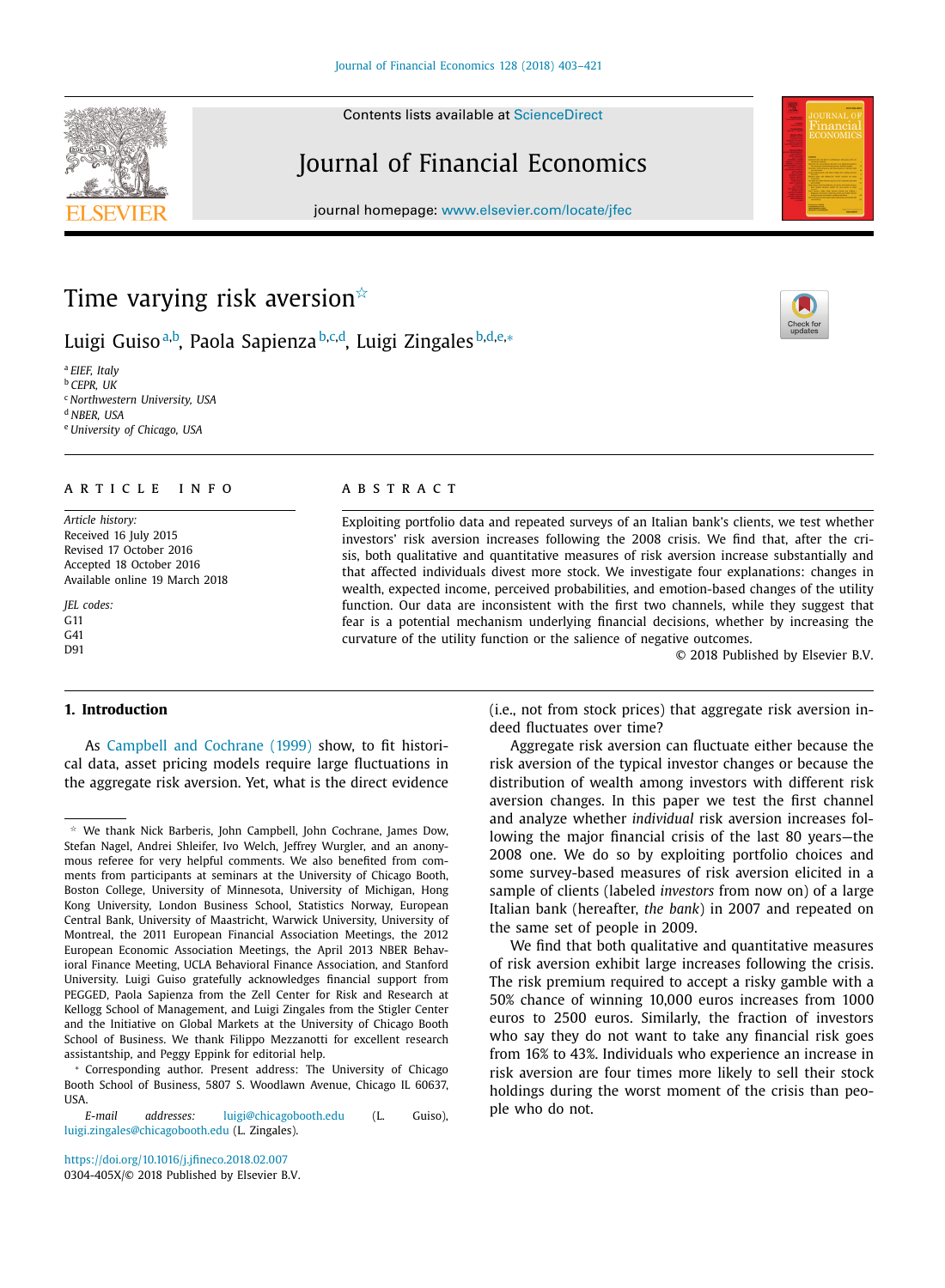There are many theories that can explain large changes in individual risk aversion. The best way to classify them is according to the channel that leads from the shock (large drop in stock prices) to the outcome (increase in individual risk aversion). The most prominent mechanism in the literature is changes in wealth, as predicted by the classical von Neumann-Morgenstern utility function and by the habit [persistence](#page-18-0) model (Campbell and Cochrane, 1999). Prospect theory [\(Barberis](#page-18-0) et al., 2001) can also work through this channel.

Changes in background risk are the second most common explanation. Changes in the outside environment can affect an [individual's](#page-18-0) expected income (Heaton and Lucas, 2000; Guiso and Paiella, 2008) and in so doing modify the risk aversion of the value function.

A third possibility is that a major shock has an effect on the expected [distribution](#page-18-0) of returns as in Bordalo et al. (2012). In their model individuals' attention is directed to some particular realization that receives disproportionate weighting (salience). Therefore, individuals may become more risk averse because the financial meltdown has made the worst stock market realization more salient.

Finally, a major shock can affect the emotions of investors and alter their decisions about their willingness to take risks because it changes their perceived utility loss of bad outcomes [\(Loewenstein,](#page-18-0) 2000). In economic language, a major shock leads to a state-contingent increase in the curvature of the utility function.

Consistent with the wealth channel, we find that individuals who experience extraordinarily big losses exhibit a greater increase in the quantitative measure of risk aversion. Yet, we also find that risk aversion increases substantially even among those individuals who did not experience any loss, suggesting that not all the changes in risk aversion occur via changes in wealth.

We do not find much support for the changes-inexpected-income channel. For example, the increase in risk aversion of retirees (who in Italy enjoy a public pension) and of public employees (who at the time faced little or no risk of layoffs) is no smaller than that of the rest of the population.

We test the salience theory by looking at the individual responses on the expected distribution of returns. For those subjects willing to answer the question in both periods, we do find evidence of changes in the expected distribution of returns. Furthermore, we do find a significant increase in the fraction of people unwilling to answer that question.

Our evidence is also consistent with the [Loewenstein](#page-18-0) (2000) hypothesis that, faced with a negative shock, individuals are affected by an emotion (fear) that alters their willingness to take risk in both financial and nonfinancial domains. However, with naturally occurring data it is difficult to design a direct test with any power to reject this hypothesis. For this reason, we run a laboratory experiment. While previous experiments have already shown that [emotions](#page-18-0) can increase risk aversion (Kuhnen and Knutson, 2005, 2011; Knutson et al., 2008), our goal is to test whether the fear associated with a negative shock can indeed change our measures of risk aversion by a magnitude similar to what we observe in naturally occurring data.

To simulate in the lab this change in state, we rely on a fear [conditioning](#page-18-0) model. As in the classical Pavlov (1927) experiment, the fear response can be triggered by conditioning factors, which have little or nothing to do with the experience itself. [Kinreich](#page-18-0) et al. (2011) show that watching a horror movie stimulates the amygdala in a way consistent with the arousal of fear. Thus, to generate the fear produced by a stock market crash, we treat a sample of students with a five-minute excerpt from the movie *Hostel* (2005, directed by Eli Roth), characterized by stark and graphic images. It shows a young man inhumanly tortured in a dark basement.

We find that students treated with the horror movie exhibit a higher risk aversion (both according to the quantitative and the qualitative measure) that is very similar to the one experienced by the Italian bank's investors in 2009. The treated subjects' risk premium is \$672 (27%) higher than the untreated ones'. Interestingly, the effect is entirely concentrated among students who dislike horror movies. The ones who like them seem unaffected.

Such an experiment shows that fear *causes* an increase in our measures of risk aversion, even in the absence of any change in the outside environment (which is the same for the treated and non-treated sample) and in their endowment (which is unaffected by the treatment). Obviously, the experiment cannot prove in any way that such a causal link exists among bank investors in our sample. Nevertheless, it does provide evidence that such a large increase in measured risk aversion can indeed occur even when not mediated by wealth changes and in absence of background risk. The psychology model based on fear is consistent with both the survey and the experimental data.

Our result is consistent with Cohn et al. [\(2015\).](#page-18-0) In a lab experiment with a sample of financial professionals, they show that those "treated" with a stock market crash scenario become more risk averse and report an increase in fear, even though they do not experience any direct financial loss. This nice result is complementary to ours. Like us, they show that risk aversion can fluctuate with the stock market performance. Yet, we can show that an *actual* stock market crash, caused by the financial crisis, increases risk aversion and induces a change in portfolio allocation. Since Cohn *et al.* are limited to lab data, they are only able to show changes in the lab. However, they can successfully establish a causal link between the fear induced by the crash and a more conservative portfolio allocation, while we can only establish a correlation.

Our paper is also related to Weber et al. [\(2013\).](#page-18-0) They survey online customers of a brokerage account in England between September 2008 and June 2009, asking them how they would allocate 100,000 pounds between a risk free asset and the UK stock market index and a few measures of risk attitudes. Similarly to us, they find that risk taking decreases between September and March, but, unlike us, their measures of risk attitudes do not change. One likely explanation for this difference is that their baseline measures are taken in September 2008 when the situation is already problematic, while our baseline measures are taken long before the inception of the crisis.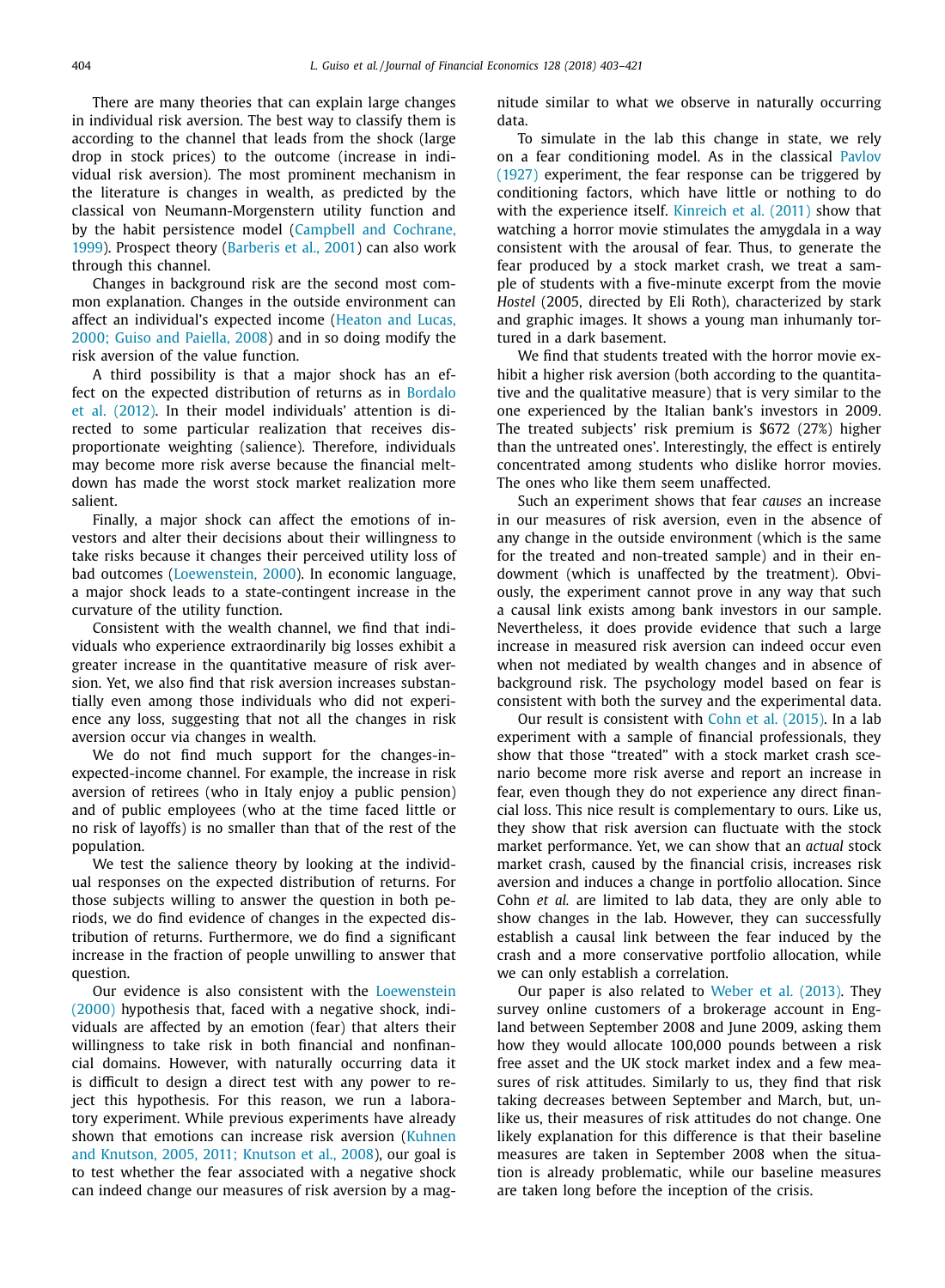<span id="page-2-0"></span>Finally, our paper is also related to the literature on market sentiments (see Baker and [Wurgler,](#page-18-0) 2007 for a [summary\),](#page-18-0) on fear and risk aversion (e.g., Lerner and Keltner, 2000, 2001), and that on the effect of emotions and anxiety on risk attitudes, portfolio choice, and stock returns [\(Kamstra](#page-18-0) et al., 2003; Kramer and Weber, 2012; Kandasamy et al., 2014; and Bassi et al., [2013\)](#page-18-0). Several of these papers establish that risk preferences vary over time and with emotions.

The rest of the paper continues as follows. Section 2 presents the data and our measures of risk aversion. [Section](#page-8-0) 3 reports the results about the changes in risk aversion. [Section](#page-10-0) 4 tests for possible explanations of these changes. [Section](#page-15-0) 5 discusses how fear can be induced in a lab experiment and reports its results. [Section](#page-18-0) 6 concludes.

#### **2. Data description and measures**

#### *2.1. Sample*

Our main data source is the second wave of the investors' survey run between June and September 2007 done by a large Italian bank. The survey is comprised of interviews with a sample of 1686 Italian customers. The sample was stratified according to three criteria: geographical area, city size, and financial wealth. To be included in the survey, customers must have had at least 10,000 euros worth of assets with the bank at the end of 2006. The survey is described in greater detail in Section A1 of the Internet Appendix, in which we also compare it to the Bank of Italy survey, which is representative of the Italian population.

Besides collecting detailed demographic information, data on investors' financial investments, information on beliefs, expectations, and risk perception, the survey collected data on individual risk attitudes by asking both qualitative questions on people's preferences regarding risk/return combinations in financial decisions as well as their willingness to pay for a (hypothetical) risky prospect.

For the sample of investors who participated in the 2007 survey, the bank gave us access to the administrative records of the assets that these investors have with them. Specifically, we can merge the survey data with administrative information on the stocks and on the net flows of 26 asset categories that investors have at the bank. We describe in detail the data set and its content in the Internet Appendix, Section A2. These data are available at monthly frequency for 35 months beginning in December 2006, and we use them to obtain measures of variation in wealth and portfolio investments over time. Since some households left the bank after the interview, the administrative data are available for 1541 households instead of the 1686 in the 2007 survey.

To study time variations in risk attitudes, in the spring of 2009, we asked the same company that ran the 2007 survey to run a telephone survey on the sample of 1541 investors interviewed in 2007 who were still clients of the bank. The telephone survey was fielded in June 2009 and asked a much more limited set of questions in a short 12minute interview.<sup>1</sup> Specifically, investors were asked the two risk aversion questions (see below), a question about trust in their bank advisor or financial broker, and a question about stock market expectations using exactly the same wording that was used to ask these questions in the 2007 survey. Before asking the questions, the interviewer made sure that the investor was the same person who answered the 2007 survey by collecting a number of demographic characteristics and matching them with those from the 2007 survey.

#### *2.2. Risk aversion questions*

If we want to test whether changes in risk aversion can explain movements in asset prices, we need a way to infer risk aversion that is independent of asset prices. For this reason, we resort to survey-based measures.<sup>2</sup> We have two such measures. The first, patterned after a question in the US Survey of Consumer Finances, is a qualitative indicator of risk tolerance. Each participant is asked: "Which of the following statements comes closest to the amount of financial risk that you are willing to take when you make your financial investment: (1) a very high return, with a very high risk of losing money; (2) high return and high risk; (3) moderate return and moderate risk; (4) low return and no risk."

In a world in which people face the same risk-return tradeoffs and make portfolio decisions according to Merton's formula, their risk/return choice reflects their degree of relative risk aversion. In such a world, the answers to the above questions can fully characterize people's risk preferences. However, if people differ in beliefs about stock market returns and/or volatility, these differences will contaminate their answers to the above question. This bias would affect not only cross-sectional comparisons, but also intertemporal ones, possibly revealing a change in risk preferences when none is present. While we elicit expectations about stock market returns and volatility and control for them, the controls are not without errors.

As [Fig.](#page-3-0) 1A shows, in 2007, only 16% of the sample chooses the "low return and no risk" answer to the qualitative risk aversion question. So most investors are willing to accept some risk if compensated by a higher return, but very few (1.8%) are ready to choose very high risk and very high return. From the answers to this question we construct a categorical variable ranging from 1 to 4 with larger values corresponding to greater risk aversion.

The second measure of risk aversion is designed to be independent of subjective beliefs. Each investor was presented with several choices between a risky prospect, which paid 10,000 euros or zero with equal probability

<sup>&</sup>lt;sup>1</sup> Since the second survey was conducted during the same season as the first, the differences in risk aversion cannot be due to season variations in the length of day (see [Kamstra](#page-18-0) et al., 2003).

 $2$  A potential alternative, followed by Friend and Blume [\(1975\),](#page-18-0) is to infer an individual's relative risk aversion from his share of investments in risky assets. This method is not appropriate to study time series changes in risk aversion because the necessary maintained assumption is that portfolio shares are instantaneously adjusted. If not, any adjustment costs will be reflected in the estimated changes in risk aversion [\(Bonaparte](#page-18-0) and Cooper, 2009).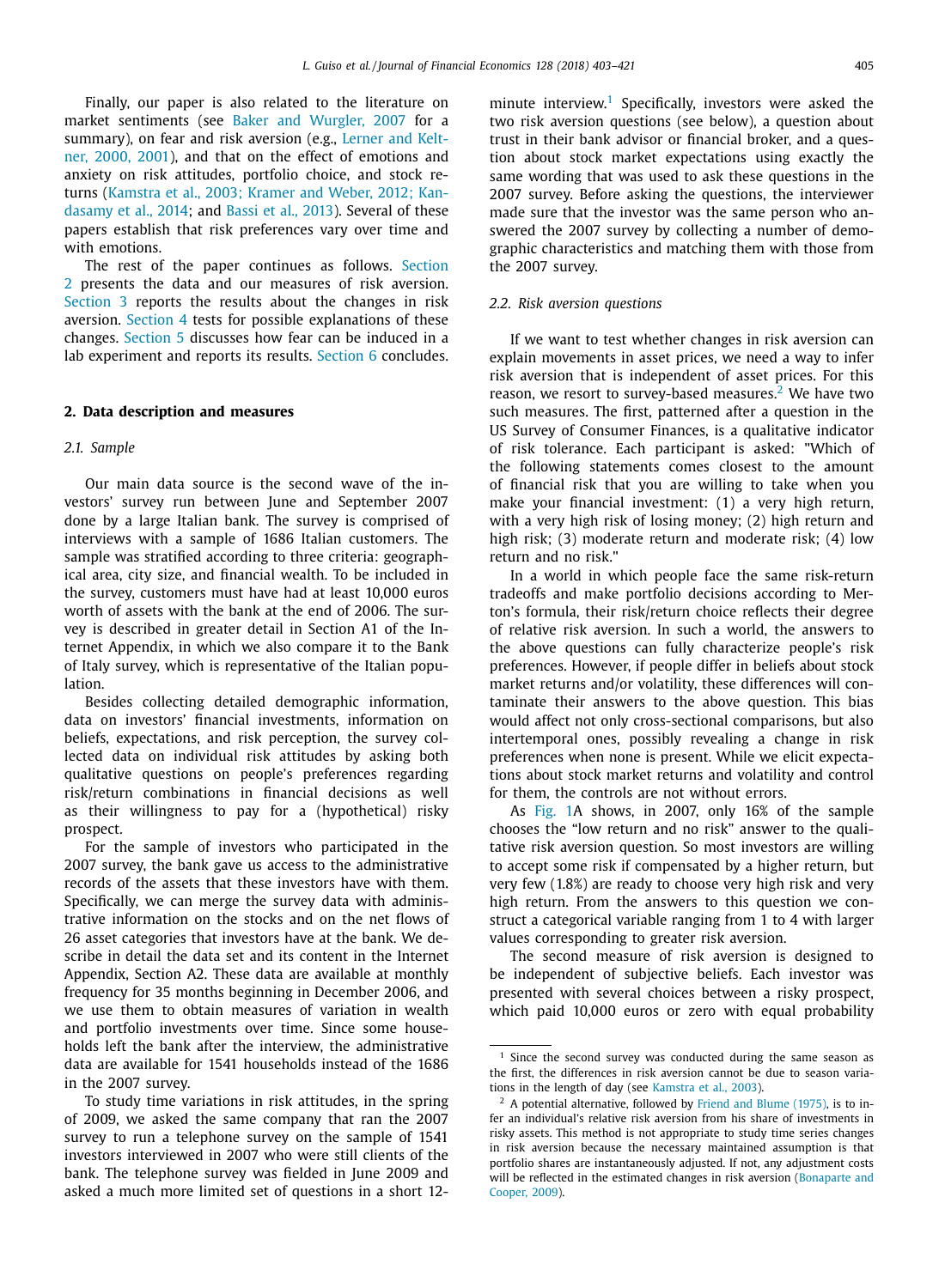

#### <span id="page-3-0"></span>Qualitative measure of risk aversion  $A_{\cdot}$



B. Quantitative measure of risk aversion (risk premium)



Quantitative measure of risk aversion (risk premium) over time  $C_{\cdot}$ 



Fig. 1. Frequency distribution of the level of risk aversion indicators in 2007 and 2009. Panel A reports the frequency distribution of the qualitative measure of risk aversion in 2007 and 2009. The qualitative indicator elicits the investment objective of the respondent, offering them the choice among "Very high returns, even at the risk of a high probability of losing part of my principal"; "A good return, but with an ok degree of safety of my principal"; "An ok return, with good degree of safety of my principal"; "Low returns, but no chance of losing my principal." Responses are coded with integers from 1 and 4, with a higher score indicating a higher aversion to risk. Panel B shows the frequency distribution of the risk aversion indicator based on the answers to the lottery that delivers 10,000 euros or zero with equal probability in 2007 and 2009. The risk premium for this gamble is computed as the difference between the expected value of the lottery (5000 euros) and each respondent's certainty equivalent. Panel C reports the average and median risk premium for this gamble in the two years.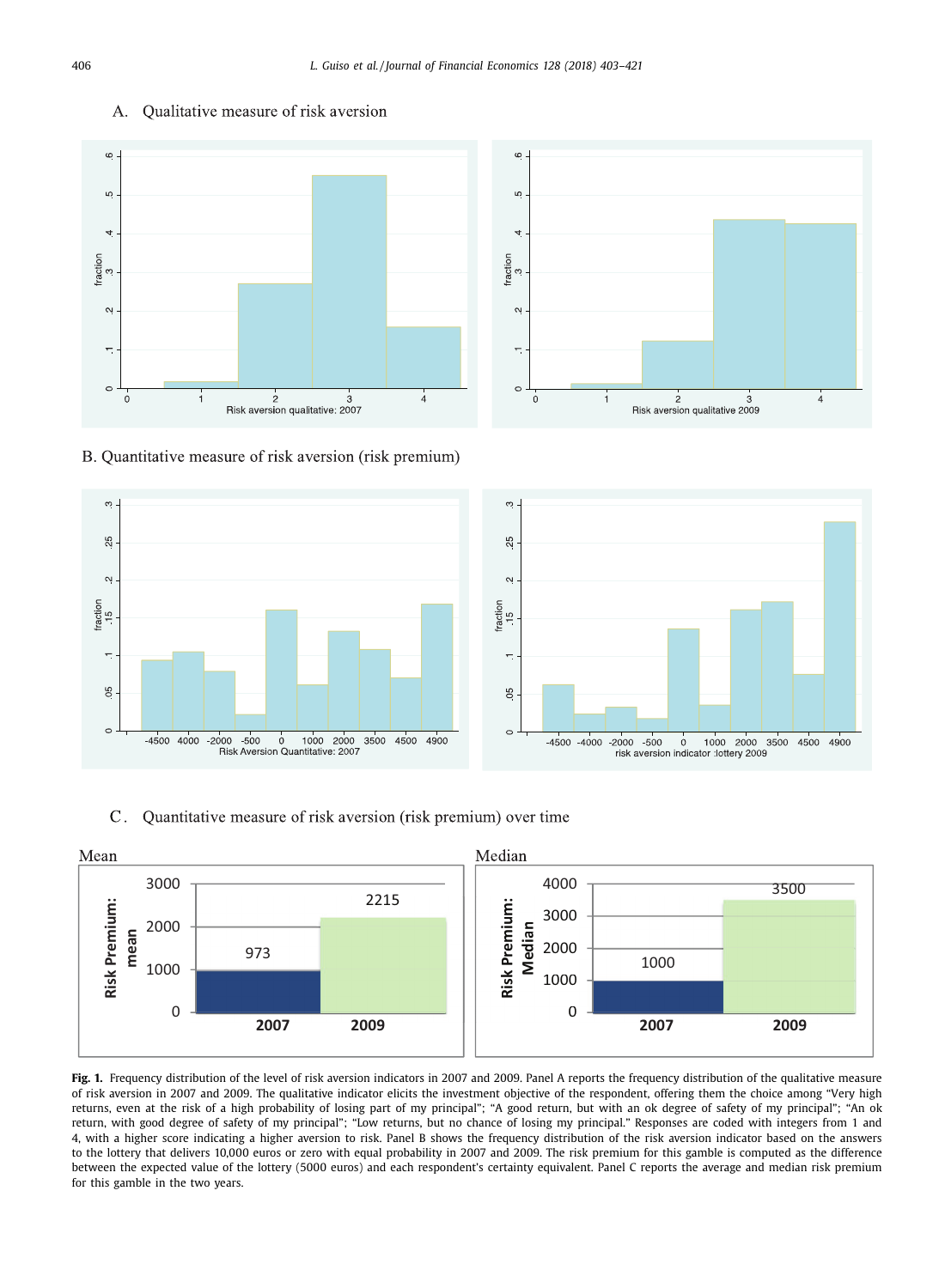<span id="page-4-0"></span>Comparing the sample of non-participants and participants to the second interview.

This table shows summary statistics for a set of variables for the two samples of respondents to the 2007 bank survey: those who did not participate in the 2009 survey and those who did. The third column reports the *p*-value for the null that the means of the two samples are the same. The variables are defined in the Internet Appendix, Section A4.

|                                                     | Nonparticipants<br>(N. 1020) | Participants<br>(N.666) | p-value of test of<br>equality |
|-----------------------------------------------------|------------------------------|-------------------------|--------------------------------|
| Age                                                 | 55.02                        | 54.5                    | 0.39                           |
| Male                                                | 0.7                          | 0.7                     | 0.77                           |
| Married                                             | 0.69                         | 0.67                    | 0.40                           |
| North                                               | 0.53                         | 0.49                    | 0.12                           |
| Center                                              | 0.24                         | 0.25                    | 0.61                           |
| Education                                           | 12.44                        | 13.18                   | 0.00                           |
| Trust advisors 2007                                 | 3.74                         | 3.83                    | 0.05                           |
| Qualitative measure of risk aversion                | 2.88                         | 2.85                    | 0.31                           |
| Quantitative measure of risk aversion: risk premium | 865                          | 792                     | 0.66                           |
| Financial assets 2007                               | 150,980                      | 158,950                 | 0.22                           |
| Financial assets 2009                               | 139,720                      | 142,290                 | 0.73                           |
| Stock ownership Jan 2007                            | 0.44                         | 0.44                    | 0.93                           |
| Stock ownership Jun 2009                            | 0.41                         | 0.42                    | 0.80                           |
| Share in stocks Jan 2007                            | 0.1                          | 0.11                    | 0.54                           |
| Share in stocks Jun 2009                            | 0.08                         | 0.08                    | 0.51                           |
| Risky assets ownership Jan 2007                     | 0.79                         | 0.81                    | 0.41                           |
| Risky assets ownership Jun 2009                     | 0.74                         | 0.73                    | 0.63                           |
| Risky assets share Jan 2007                         | 0.56                         | 0.58                    | 0.29                           |
| Risky assets share Jun 2009                         | 0.50                         | 0.50                    | 0.90                           |

and a sequence of certain sums of money. These sums were progressively increasing between 100 euros and 9000 euros. More risk-averse people will give up the risky prospect for lower certain sums. Thus, the first certain sum at which an investor switches from the risky to the certain prospect identifies (an upper bound for) his/her certainty equivalent.

Specifically, investors were asked: "Imagine being in a room. To get out you have two doors. Behind one of the two doors there is a 10,000 euro prize, behind the other nothing. Alternatively, you can get out from the service door and win a known amount. If you were offered 100 euros, would you choose the service door?"

If the investor accepted 100 euros, the interviewer moved on to the next question. Otherwise the interviewer asked whether the investor would accept 500 euros to exit the service door and if not, 1500 and if not, progressively 3000, 4000, 5000, 5500, 7000, 9000, and more than 9000 euros.

The question was framed so as to resemble a popular TV game (*Affari Tuoi*, the Italian version of the TV game *Deal or No Deal*), analyzed by Bombardini and Trebbi (2012). [Incidentally,](#page-18-0) it is similar to the Holt and Laury (2002) strategy which has proved particularly successful in overcoming the under/over-report bias implied when asking willingness to pay/accept.

We code answers to this question as the certainty equivalent value required by the investor to give up the risky prospect. We then compute a risk premium as the difference between the expected value of the gamble and an investor's certainty equivalent. [Fig.](#page-3-0) 1B presents these risk premia. Interestingly, roughly one-third of the investors appear risk loving in 2007. The extreme risk-averse people (with a risk premium equal to 4900) are 17% in 2007.

We will refer to the measure based on preferences for risk-return combinations as the qualitative indicator and to the one based on the lottery as the quantitative indicator. The first is a measure of relative risk aversion, while the second is a measure of absolute risk aversion. These riskaversion measures should be thought of as measures of the risk aversion for the investor's value function and as such are potentially affected by any variable that impacts people's willingness to take risk, such as their wealth level or any background risk they face.

In the 2009 survey we also ask "After the stock market crash did you become more cautious and prudent in your investment decisions?" The possible answers are: "More or less like before," "A bit more cautious," or "Much more cautious." Thirty-five percent of the investors declare themselves to have become "much more" and 18% "a bit more" cautious. Therefore, we create a "change in cautiousness" variable equal to zero if the response is no change, one if the response is a bit more, and two if it is much more. The summary statistics for these measures and all the other variables are contained in [Table](#page-5-0) 2.

#### *2.3. Sample attrition*

Of the 1541 who were contacted, roughly one-third agreed to be re-interviewed so that we end up with a twoyear panel of 666 investors. Table 1 compares the characteristics of responders and non-respondents to the 2009 survey along several dimensions. In the first part of the table, we compare the two samples according to the demographic characteristics collected in the 2007 survey such as age, gender, marital status, geographical location, and education. The differences are small and not statistically significant, with the exception of education, for which we cannot statistically reject the hypothesis that the two sam-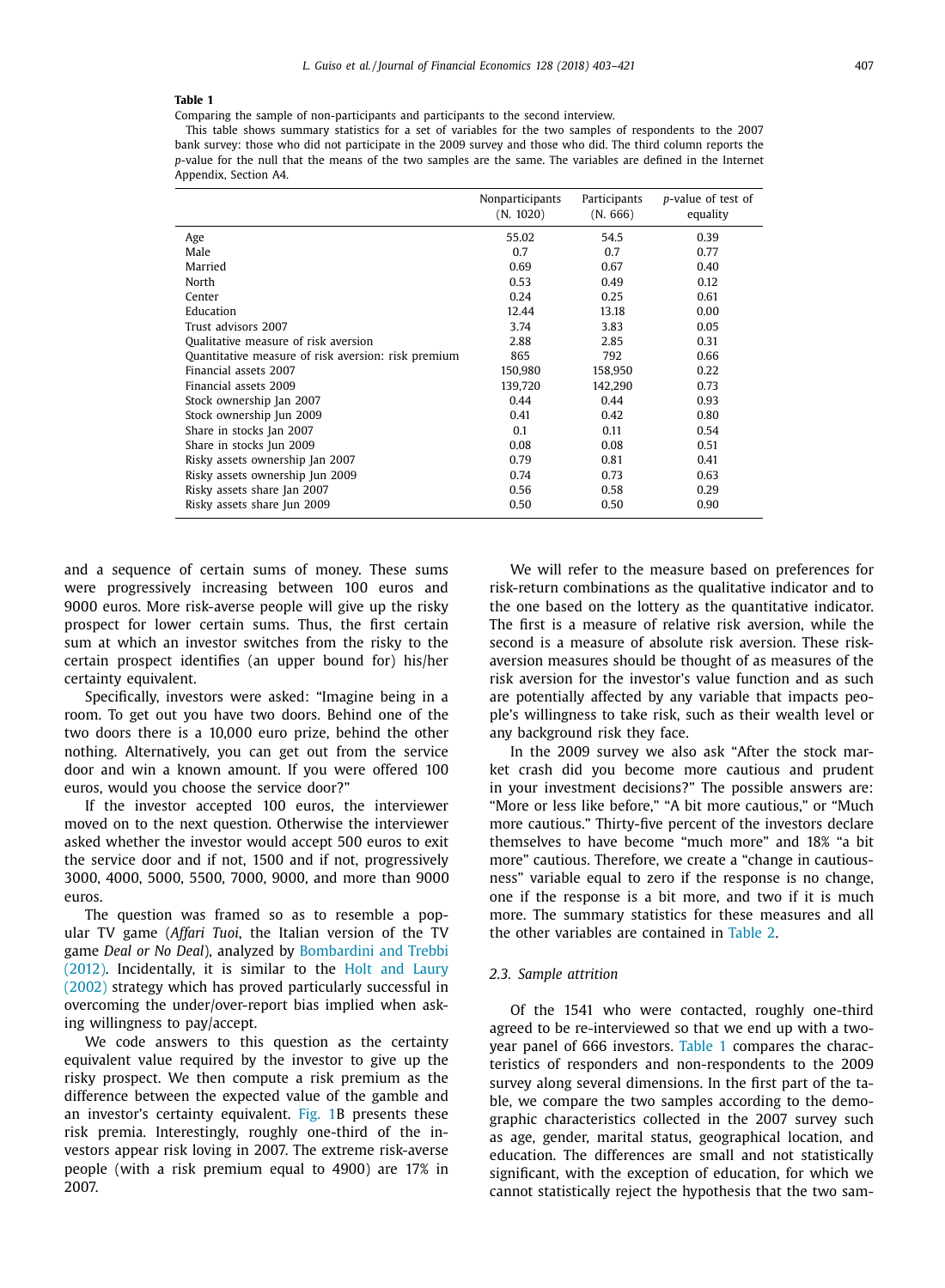<span id="page-5-0"></span>Summary statistics of risk aversion measures, other variables, and controls.

Panel A reports the summary statistics for the risk aversion measures. The qualitative measure of risk aversion elicits the investment objective of the respondent, offering them the choice among "Very high returns, even at the risk of a high probability of losing part of the principal," "A good return, but with an ok degree of safety of the principal," "An ok return, with good degree of safety of the principal," "Low returns, but no chance of losing the principal." The responses are coded with integers from 1 to 4, with a higher score meaning a higher risk aversion. The quantitative measure of risk aversion is calculated by eliciting the certainty equivalent for a gamble that delivers either 10,000 euros or zero with equal probability; the risk premium is then obtained as the difference between the expected value of the gamble (5000 euros) and each respondent's certainty equivalent. Panels B, C, and D report the summary statistics for all the other variables used later in estimates and defined in the Internet Appendix, Section A4.

*Panel A: Risk aversion measures in 2007 and 2009*

|                              | Quantitative measure (risk<br>premium in euros) |        |      |      | Qualitative measure |      |
|------------------------------|-------------------------------------------------|--------|------|------|---------------------|------|
|                              | Mean                                            | Median | Sd   | Mean | Median              | Sd   |
| Level in 2007                | 792                                             | 1000   | 3248 | 2.87 | 3                   | 0.72 |
| Level in 2009                | 2215                                            | 3500   | 2815 | 3.28 | 3                   | 0.73 |
| Change 2009/2007             | 1423                                            | 2500   | 3994 | 0.42 | 0                   | 0.81 |
| Fraction of people with      |                                                 | 0.55   |      | 0.46 |                     |      |
| increase in risk aversion    |                                                 |        |      |      |                     |      |
| Fraction of people with      |                                                 | 0.18   |      |      | 0.44                |      |
| unchanged risk aversion      |                                                 |        |      |      |                     |      |
| 1- Fraction of people with a |                                                 | 0.73   |      |      | 0.90                |      |
| decrease in risk aversion    |                                                 |        |      |      |                     |      |

*Panel B: Other variables: levels*

| Mean    | Median         | Sd   |
|---------|----------------|------|
| 0.70    |                | 0.46 |
| 54.81   | 57             | 12.3 |
| 12.73   | 13             | 4.25 |
| 0.33    | 0              | 0.47 |
| 0.33    | $\bf{0}$       | 0.47 |
| $-0.05$ | $-0.01$        | 0.07 |
| 13.11   | 13.10          | 0.59 |
| 13.05   | 13.03          | 0.64 |
| 0.79    | ٠              | 0.40 |
| 0.57    | 0.70           | 0.37 |
| 0.29    | 0              | 0.46 |
| 2.13    | $\overline{2}$ | 0.90 |
| 3.78    | 4              | 0.91 |
| $-0.24$ | 0              | 1.11 |
|         |                |      |

*Panel C: Other variables: first differences*

|                                                      | Mean    | Median   | Sd   |
|------------------------------------------------------|---------|----------|------|
| $\Delta$ Log net wealth 2009-2007                    | $-0.06$ | $-0.051$ | 0.27 |
| $\Delta$ Log net wealth 2009-2008                    | $-0.04$ | $-0.005$ | 0.20 |
| $\Delta$ Ownership of risky assets                   | $-0.06$ | 0        | 0.35 |
| $\Delta$ Share risky assets                          | $-0.04$ | 0        | 0.24 |
| $\Delta$ in Expected gross stock return in euros     | $-432$  | $-168$   | 3442 |
| $\Delta$ in Range gross stock market return in euros | $-249$  | $-50$    | 7200 |

*Panel D: Variables in the rebalancing equation*

|                                                                               | Mean    | Median |      |  |
|-------------------------------------------------------------------------------|---------|--------|------|--|
| Risk aversion ratio: $\left[\frac{\gamma}{\gamma_1'}-1\right]\omega_i^M$      | $-0.05$ | 0.0    | 0.21 |  |
| Mean risky asset share 2007: $\omega_i^M$                                     | 0.52    | 0.59   | 0.36 |  |
| Post-shock share: $\left[\frac{p\omega_i^M}{p\omega_i^M+1-\omega_i^M}\right]$ | 0.65    | 0.72   | 0.28 |  |

ples differ. Still, the economic magnitude of the difference is small (less than a year of education).

In the middle part of the table, we compare the two samples according to their risk attitudes, as measured in 2007. Along this dimension, which is the most important one for our analysis, participants in the 2009 survey do not differ from non-participants. For instance, the average 2007 risk premium for the hypothetical risky prospect is

865 euros among non-respondents to the 2009 telephone survey and 792 euros among respondents ( $p$ -value = 0.66).

While the two samples do not differ in observable characteristics in 2007, they might differ in time-varying characteristics. For example, the crisis might have affected the two groups differentially, in a way that is correlated with their willingness to be re-interviewed. Fortunately, we have the 2007 and 2009 administrative data (and hence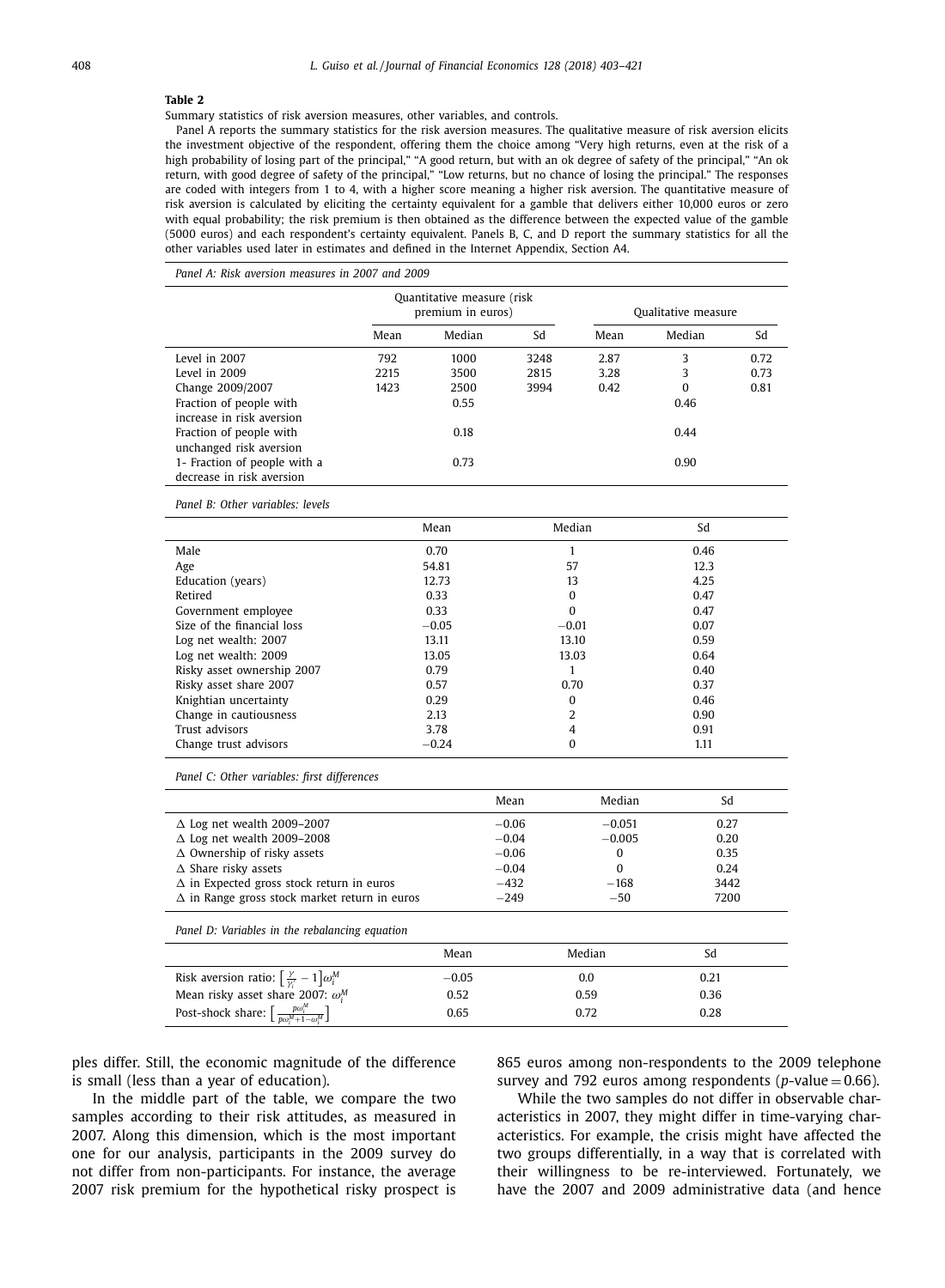Correlation between the various measures of risk aversion.

The table reports the correlation between the two measures of risk aversion for the two survey waves 2007 and 2009, the correlation between their changes, and the correlations between their changes and a measure of change in cautiousness in investing defined in the Internet Appendix, Section A4.

| Correlations between measure of risk aversion |                                                    |                                                    |                                                                                       |                                                                        |                                                                         |  |
|-----------------------------------------------|----------------------------------------------------|----------------------------------------------------|---------------------------------------------------------------------------------------|------------------------------------------------------------------------|-------------------------------------------------------------------------|--|
|                                               | Qualitative and<br>quantitative<br>indicator: 2007 | Qualitative and<br>quantitative<br>indicator: 2009 | Change in<br>qualitative and<br>change in<br>quantitative<br>indicator: 2007-<br>2009 | Change in<br>qualitative<br>indicator and<br>change in<br>cautiousness | Change in<br>quantitative<br>indicator and<br>change in<br>cautiousness |  |
| p-value                                       | 0.116<br>0.00                                      | 0.160<br>0.00                                      | 0.118<br>0.002                                                                        | 0.119<br>0.002                                                         | 0.074<br>0.056                                                          |  |

portfolio choices) of both the respondents and the nonrespondents. Hence, the last part of [Table](#page-4-0) 1 compares these choices. The stock of financial assets, before and after the crisis, does not differ between the two groups, nor does the fraction of financial wealth invested in stock or risky financial assets. Similarly, there are no differences in the percentage of people who own stock or risky financial assets. We, thus, conclude that there does not seem to be any systematic selection in the investors' decisions to be re-interviewed in June 2009.

#### *2.4. Validating the risk aversion measure*

A large and increasing literature shows that questions like the ones above predict risk taking behavior in various domains (see, for instance, Dohmen et al., 2011; Donkers et al., 2001; Barsky et al., 1997; Guiso and Paiella, 2006, 2008). The risk aversion [measures](#page-18-0) elicited in this way are also robust to the specific domain of risk: using a panel of 20,000 German consumers, [Dohmen](#page-18-0) et al. (2011) show that indicators of risk attitudes over different domains tend all to be correlated, with correlation coefficients of around 0.5—a feature that is consistent with the idea that risk aversion is a personal trait.

To validate our measures, we run various tests. First, in Table 3 we document that our qualitative and quantitative measures are positively correlated either when using the 2007 cross section (correlation coefficient 0.12) or the 2009 cross section (correlation 0.16) or when looking at the correlation between the changes in the two measures between 2007 and 2009 (correlation coefficient 0.12). We also find that the change in cautiousness variable has a 12% correlation (*p*-value 0.002) with the changes in the qualitative measure of risk aversion and a 7.4% correlation (*p*-value 0.056) with changes in the quantitative measure of risk aversion.

Second, we document that our measures tend to be correlated in expected ways with classical covariates of risk attitudes.<sup>3</sup> As panel A of [Table](#page-7-0) 4 shows, risk aversion decreases with total wealth levels in both the 2007 and the 2009 cross sections. Also, as documented in the literature, men are less risk averse than women [\(Byrnes](#page-18-0) et al., 1999).

Third, we document that our measures have predictive power on investors' financial choices. Panel B of [Table](#page-7-0) 4 shows that the qualitative indicator of risk aversion is strongly negatively correlated with ownership of risky financial assets (a dummy variable equal to one if an individual owns stocks and corporate bonds in her portfolio). The correlation with the lottery-based measure is negative but weaker. This is partly due to some investors providing noisy answers in the quantitative measure, which is more difficult to understand. When we drop inconsistent answers—those who are highly risk averse according to the first indicator (a value greater than 2), but highly risk lovers on the basis of the lottery question (a risk premium less or equal to −4000 euros)—we also find that the quantitative measure significantly predicts risky asset ownership (column 3). Furthermore, the change in risk aversion predicts the change in assets ownership: those whose risk aversion increased more between 2007 and 2009 are more likely to become non-stockholders over the same period [\(Table](#page-7-0) 4, panel C). In the Internet Appendix (Table A.2, panels A and B), we also document a similar pattern for the level and in the change in the share of wealth held in risky assets.

#### *2.5. Measure of subjective probabilities*

Depositors were also asked to state what (in their view) the minimum and maximum value of a 10,000 euro investment in a fully diversified stock mutual fund would be 12 months later. Next, they were asked to report the probability that the value of the stock by the end of the 12 months was above the mid-point of the reported support. Under very simple assumptions about the shape of the distribution, this parsimonious information allows computing the subjective mean and variance of stock market returns. We have computed these moments assuming the distribution is uniform, but results are the same assuming it is triangular.

Some investors claim that the *maximum* one-year-ahead value of a 10,000-euro investment in the stock market is zero. This is a sign that they might have misunderstood the question, raising some doubt on the quality of this measure. To address these concerns, we drop all the responses where the maximum is below 3000 euros (i.e., maximum

<sup>&</sup>lt;sup>3</sup> These patterns of correlations have been documented in several studies, either using surveys or [experiments](#page-18-0) [e.g., Croson and Gneezy, (2009) for gender; Barsky et al. [\(1997\),](#page-18-0) Guiso and Paiella (2006, 2008), Hartog et al. [\(2002\)\]](#page-18-0).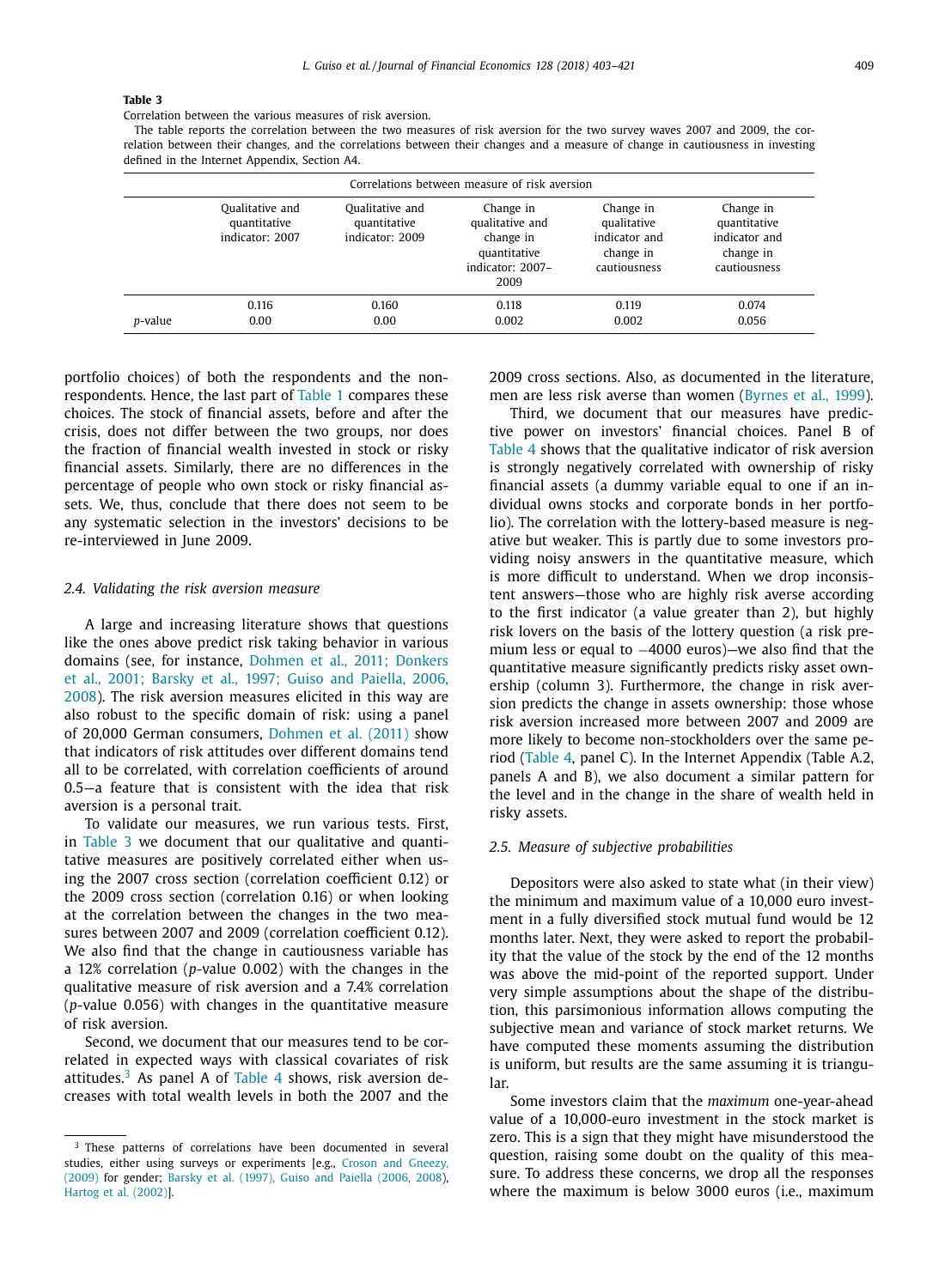<span id="page-7-0"></span>Validation.

Panel A, columns 1 and 2 report estimates of an ordered probit model where the dependent variable is the qualitative measure of risk aversion for the two different survey waves, 2007 and 2009. Columns 3 and 4 report interval regressions; the dependent variable is the interval of the risk premium obtained from the lottery question as described previously, divided by the expected value of the lottery.

Panel B reports marginal effects of probit models, where the dependent variable is a dummy variable equal to one if the individual holds risky assets in her portfolio. The quantitative indicator of risk aversion is the risk premium defined previously divided by 5000 (the expected value of the lottery) in 2007. The last column reports the results eliminating individuals who reported inconsistent answers to the risk aversion question (those who are highly risk averse according to the first measure—a value greater than 2—but risk lover on the basis of the quantitative question—a certainty equivalent greater or equal to 9000 euros).

Panel C reports the marginal effects for ordered probit regressions; the dependent variable is the change in a dummy variable equal to one if an individual owns risky assets between June 2009 and June 2008 (just before the financial collapse). The change in risk aversion is calculated as the difference between the reported answers in the 2009 and 2007 surveys. The change in the quantitative indicator of risk aversion is the change in risk premium divided by 5000 (the expected value of the lottery). All the other variables are defined in the Internet Appendix, Section A4. Robust standard errors are in parentheses. \*/\*\*/\*\*\* indicates statistical significance at the 10%, 5%, and 1% level, respectively. In Panel C, changes in wealth have been trimmed out at the 1st and 99th percentiles.

|                      |                           | Panel A: Cross-sectional correlates of risk aversion |                            |           |             |                                |
|----------------------|---------------------------|------------------------------------------------------|----------------------------|-----------|-------------|--------------------------------|
|                      | Risk aversion qualitative |                                                      | Risk aversion quantitative |           |             |                                |
|                      |                           |                                                      | Whole sample               |           |             | Eliminate inconsistent answers |
|                      | 2007                      | 2009                                                 | 2007                       | 2009      | 2007        | 2009                           |
| Male                 | $-0.338***$               | $-0.497***$                                          | 0.006                      | $0.150**$ | $-0.031$    | 0.011                          |
|                      | (0.063)                   | (0.109)                                              | (0.046)                    | (0.075)   | (0.041)     | (0.059)                        |
| Age                  | $-0.047**$                | $-0.011$                                             | $-0.001$                   | 0.026     | 0.010       | $0.031*$                       |
|                      | (0.020)                   | (0.032)                                              | (0.014)                    | (0.021)   | (0.013)     | (0.017)                        |
| Age2/100             | $0.049***$                | 0.020                                                | 0.008                      | $-0.015$  | $-0.004$    | $-0.022$                       |
|                      | (0.019)                   | (0.031)                                              | (0.014)                    | (0.021)   | (0.012)     | (0.017)                        |
| Education            | $-0.035***$               | $-0.044***$                                          | $-0.013**$                 | $-0.010$  | $-0.021***$ | $-0.016***$                    |
|                      | (0.007)                   | (0.012)                                              | (0.005)                    | (0.008)   | (0.005)     | (0.006)                        |
| Log net wealth: 2007 | $-0.139***$               |                                                      | $-0.057$                   |           | $-0.042$    |                                |
|                      | (0.047)                   |                                                      | (0.036)                    |           | (0.033)     |                                |
| Log net wealth: 2009 |                           | $-0.147**$                                           |                            | 0.013     |             | 0.001                          |
|                      |                           | (0.074)                                              |                            | (0.050)   |             | (0.040)                        |
| Observations         | 1494                      | 584                                                  | 1494                       | 584       | 1311        | 548                            |

*Panel B: Risk aversion and risky assets ownership*

|                                  |             | Whole sample | Eliminate inconsistent answers |
|----------------------------------|-------------|--------------|--------------------------------|
|                                  | (1)         | (2)          | (3)                            |
| Risk aversion qualitative: 2007  | $-0.122***$ |              |                                |
|                                  | (0.032)     |              |                                |
| Risk aversion quantitative: 2007 |             | $-0.001$     | $-0.055***$                    |
|                                  |             | (0.005)      | (0.004)                        |
| Male                             | $0.129***$  | $0.154***$   | $0.162***$                     |
|                                  | (0.016)     | (0.028)      | (0.027)                        |
| Age                              | $0.022**$   | $0.025***$   | $0.026***$                     |
|                                  | (0.010)     | (0.008)      | (0.009)                        |
| Age2/100                         | $-0.020**$  | $-0.023***$  | $-0.023***$                    |
|                                  | (0.009)     | (0.007)      | (0.008)                        |
| Education                        | $0.018***$  | $0.020***$   | $0.019***$                     |
|                                  | (0.005)     | (0.002)      | (0.002)                        |
| Trust advisor 2007               | $0.039***$  | $0.047***$   | $0.049***$                     |
|                                  | (0.011)     | (0.007)      | (0.008)                        |
| Log net wealth: 2007             | $0.145***$  | $0.152***$   | $0.137***$                     |
| Observations                     | 1494        | 1494         | 1311                           |

*Panel C: Effect of changes in risk aversion on changes in ownership of risky assets*

|                                              | Whole sample |            | Eliminate inconsistent answers |
|----------------------------------------------|--------------|------------|--------------------------------|
|                                              | (1)          | (2)        | (3)                            |
| $\Delta$ Risk aversion: Qualitative measure  | $-0.172$     |            |                                |
|                                              | (0.105)      |            |                                |
| $\Delta$ Risk aversion: Quantitative measure |              | $-0.154*$  | $-0.243**$                     |
|                                              |              | (0.088)    | (0.100)                        |
| Male                                         | $0.367**$    | $0.379**$  | 0.308                          |
|                                              | (0.172)      | (0.171)    | (0.189)                        |
| Age                                          | 0.074        | 0.071      | 0.070                          |
|                                              | (0.062)      | (0.062)    | (0.070)                        |
| Age2/100                                     | $-0.069$     | $-0.066$   | $-0.071$                       |
|                                              | (0.058)      | (0.058)    | (0.065)                        |
| Education                                    | 0.006        | 0.008      | 0.011                          |
|                                              | (0.019)      | (0.020)    | (0.020)                        |
| $\Lambda$ in Advisor trust                   | $-0.065$     | $-0.082$   | $-0.088$                       |
|                                              | (0.072)      | (0.072)    | (0.082)                        |
| $\Delta$ Log net wealth 2009-2007            | $1.467***$   | $1.351***$ | $1.214***$                     |
|                                              | (0.371)      | (0.366)    | (0.462)                        |
| Observations                                 | 569          | 569        | 500                            |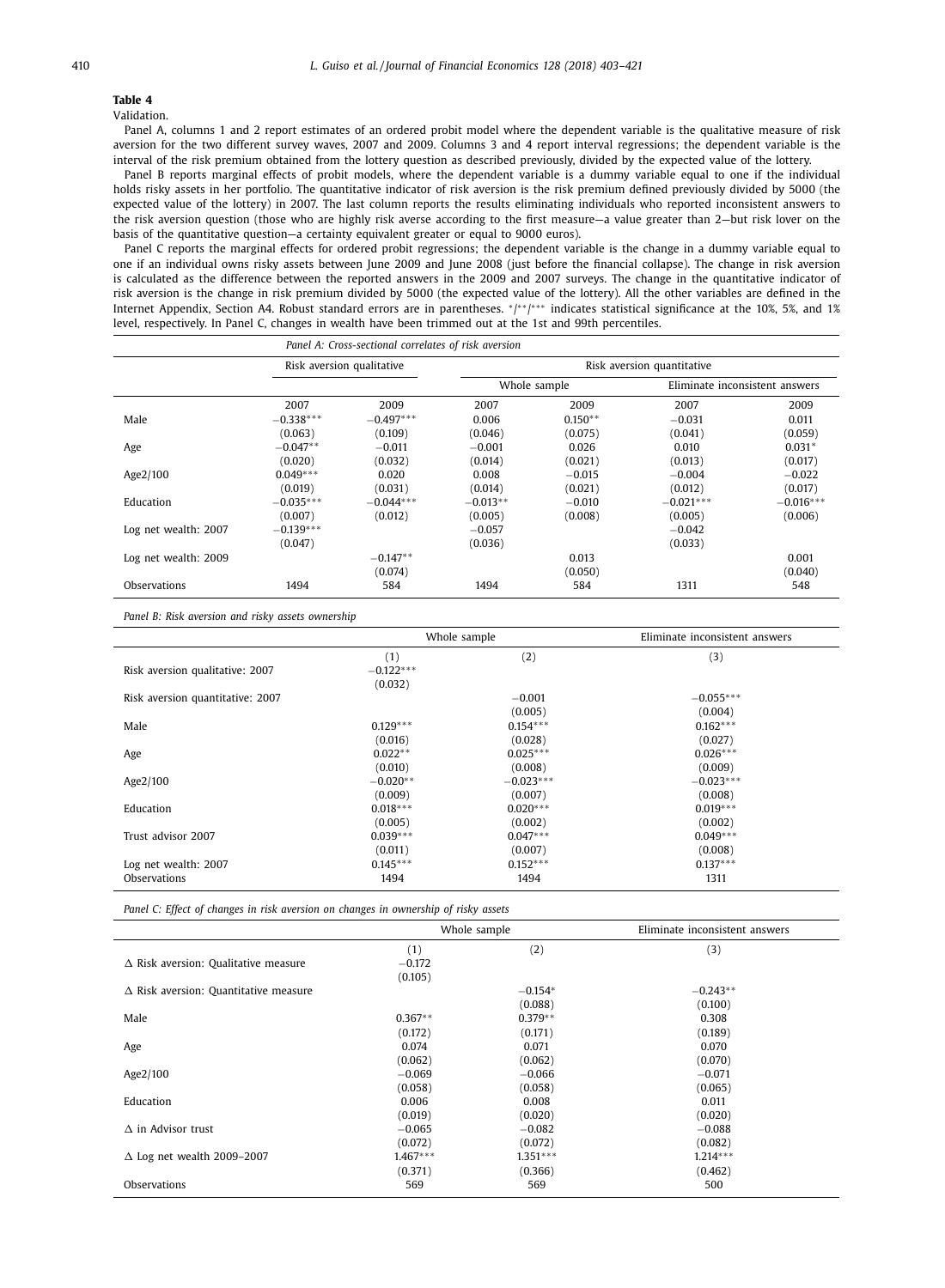<span id="page-8-0"></span>

**Fig. 2.** Distribution of expected gross stock returns. The figure shows the cross-sectional distribution of one-year ahead subjective expected stock returns in 2007 and 2009. Expected returns are obtained from the answers to a question asking the minimum and maximum value of an investment of 10,000 euros in a fund representative of the Italian stock market one year later and the probability that the value is below the mid-point of this range. We drop the observations where the respondents claimed that the maximum one-year-ahead value of a 10,000 euros investment is 3000 euros or less. The reported distributions are for the respondents to both the 2007 and 2009 surveys.

net return of −70% or below). In so doing, the number of observations drops from 470 to 337. The resulting distribution of individual expected returns is presented in Fig. 2.

#### *2.6. Changes in wealth and financial losses*

For all the participants in the survey, we have access to the administrative data, which include the amount of deposits at the bank, the amount and composition (by broad categories) of their brokerage account at the bank, the proportion of financial wealth represented by their holdings at the bank, and the value of their house. Thanks to these data we can infer the changes in investors' total wealth and the losses incurred on their financial portfolio.

The change in total wealth is computed as the sum of the actual changes in their financial wealth held at the bank (divided by the proportion of financial wealth held at the bank to obtain an estimate of total household assets) and the imputed changes in home equity. To impute these changes we look at the variation in local indexes of real estate prices.

The losses on the financial portfolio are computed by multiplying the holdings of risky securities (stocks, stock mutual funds, corporate bonds, and corporate bond funds) before August 2008 by the proportional change in their price between September 2008 (before the Lehman collapse) and February 2009 (when the stock market started to rebound) and then scaling by the stock of financial assets before August 2008.

#### **3. Changes in risk aversion**

#### *3.1. Changes in individual risk aversion*

[Fig.](#page-3-0) 1A compares the distribution of the qualitative measure of risk aversion before and after the crisis. Before the crisis the average response was 2.87, after the crisis it has jumped to 3.28 (recall, a higher number indicates higher risk aversion). This change is statistically different

from zero at the 1% level. In 2007, only 16% of the respondents chose the most conservative option "low return and no risk," in 2009, 43% did. In the Internet Appendix (Table A.3) we show the transition matrix of the responses. There is a homogeneous shift toward more conservative combinations of risk and return. Of the people who chose the most aggressive option ("Very high returns, even at the risk of a high probability of losing part of the principal"), 83% change toward a more conservative one. Of those who had chosen the second more risky combination ("Moderate Risk/Medium Return"), 77% move to more conservative options, while only 2% move to the most aggressive one. Of those who chose "Small Risk/Some Return," 44% move to "Low Return and No Risk," while only 9.5% move to more aggressive options. Note that these very stark results are present in spite of a censoring in the data. The 16% of the respondents who chose the most conservative option in 2007 cannot become more risk averse. $4$ 

[Fig.](#page-3-0) 1B compares the distribution of the risk premium before and after the crisis and [Fig.](#page-3-0) 1C the mean and median risk premium before and after the crisis (the transition matrix is in table A.4 of the Internet Appendix). As [Fig.](#page-3-0) 1C shows, before the crisis the average risk that premium investors were willing to pay to avoid a gamble offering 10,000 euros and zero with equal probability was 973 euros. In 2009, the risk premium for the same group of people increased to 2215 euros. The median increased from 1000 to 3500. All these changes are statistically different from zero. Interestingly, the large surge in the risk premium is driven by a much higher number of people who choose the lowest certainty equivalent (and thus the highest risk premium).

Since the risk premium is proportional to the investor risk aversion, these estimates imply that the (absolute) risk aversion of the average investor has increased by a factor of two, and that of the median investor by a factor of 3.5!

<sup>4</sup> The effect of this censoring is considered in the Data Appendix, Fig. A1.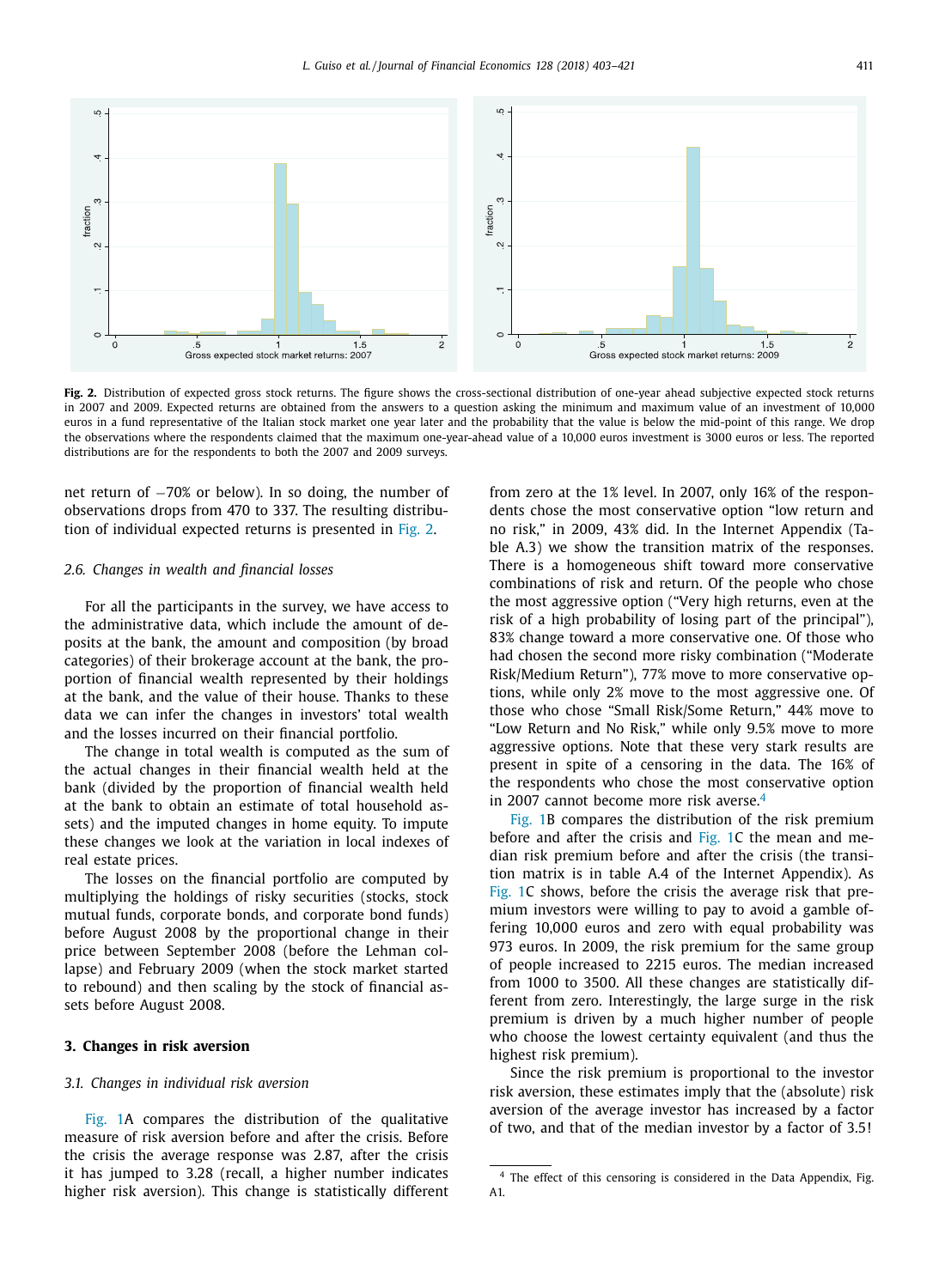#### <span id="page-9-0"></span>Net sales of risky assets.

The table reports the average monthly net-purchases (purchases minus sales) of risky assets (as proportion of the assets held at the beginning of the period) before the Lehman collapse (June 2008–August 2008, column 1) and after (October 2008–April 2009, column 2). The third column reports the difference in net sales in the post-and pre-Lehman collapse (*p*-values in parentheses). Row A includes all the households who responded to both surveys and own some risky assets at the beginning of the period. Rows B and C refer to the subsample of Row A, that respectively did not exhibit an increase in the qualitative measure of risk aversion and those who did. Similarly, Rows D and E report the net purchase of individuals who respectively did not and did exhibit an increase in the quantitative measure of risk aversion.

|                                                                     | Pre-Lehman<br>Jun-Aug 08<br>(1) | Post-Lehman Oct<br>08-Apr 09<br>(2) | Difference<br>Post – Pre Lehman<br>( <i>p</i> -values)<br>(3) |
|---------------------------------------------------------------------|---------------------------------|-------------------------------------|---------------------------------------------------------------|
| A. Subsample who own risky assets at the beginning of period        | $-0.022$                        | $-0.038$                            | $-0.06$<br>(0.224)                                            |
| B. Subsample of A without an increase in qualitative risk aversion  | $-0.023$                        | $-0.021$                            | 0.002<br>(0.922)                                              |
| C. Subsample of A with an increase in qualitative risk aversion     | $-0.020$                        | $-0.052$                            | 0.032<br>(0.057)                                              |
| p-values of the difference between B and C                          | (0.596)                         | (0.089)                             |                                                               |
| D. Subsample of A without an increase in quantitative risk aversion | $-0.012$                        | $-0.020$                            | $-0.008$<br>(0.616)                                           |
| E. Subsample of A with an increase in quantitative risk aversion    | $-0.029$                        | $-0.046$                            | $-0.017$<br>(0.250)                                           |
| p-values of the difference between D and E                          | (0.594)                         | (0.424)                             |                                                               |

One benign reason why risk aversion might have increased is that from the first to the second survey our investors became older. While true, this effect is likely to be small, since only two years went by. Nevertheless, we computed the average risk aversion by age and then took the difference of risk aversion between the first and the second surveys, keeping the age constant (i.e., between the average of people who were 30 in 2009 and the people who were 30 in 2007). The results are unchanged.

Such an increase cannot be attributed solely to a worsening of expectations about the distribution of future investments since it manifests itself also in the quantitative measure, which is unrelated to the stock market. In fact, the probability distribution underlying the gamble in the quantitative measure is objective, not subjective.

#### *3.2. Changes in portfolios*

As [Table](#page-5-0) 2.C shows, the share of risky assets in individual portfolios dropped between 2007 and 2009. This drop could be the mechanical effect of a decrease in the value of risky assets held in the portfolio or the consequence of an active sale of risky assets by individuals (or both). In the current section we focus on the second component: the active sale of risky assets. In a standard (Mertonian) model of portfolio choice with constant risk aversion, expected value, and volatility, individuals should buy more risky assets after a drop in their value. We showed that individuals do not exhibit a change in the expected return or volatility after the crisis. Thus, at least the individuals who expressed opinions on the return distribution should not be selling risky assets after the shock more intensively than the whole sample (indeed the data show that if anything they seem to sell less).

In Table 5 we report the average monthly net-purchases (purchases minus sales) of risky assets (as proportion of assets held at the beginning of the period) before the Lehman collapse (June to August 2008) and after it (October 2008 to April 2009). The sample in row A includes all the households who responded to both surveys and own some risky assets at the beginning of the period (so that they can sell them). In the 2008 months leading to the Lehman collapse, households were net sellers of risky assets (2.2% average net sales). It is important to notice that the level of net purchases is relatively small, because most households at any given time are inactive. After Lehman, the net sales almost doubled (3.8%), but this difference is not statistically significant (column 3 of the table).

In rows B and C we report the net purchase before and after Lehman of the individuals who did not exhibit an increase in the qualitative measure of risk aversion and of those who did. While the net purchases are almost identical before (see the first column), they are very different after Lehman (column 2). People with no increase in risk aversion sell 2.1% of their assets, while individuals with an increase sell 5.2%. This level of net purchases is statistically different from the one exhibited by the same people before Lehman (*p*-value of 0.057) and that of the investors who did not exhibit an increase in qualitative risk aversion (*p*-value of 0.089).

In rows D and E we report the net purchase before and after Lehman of the individuals who did not exhibit an increase in the *quantitative* measure of risk aversion and of those who did, respectively. While the pattern is similar to the one observed in rows B and C, the differences here are not statistically significant at the conventional levels.

#### *3.3. A reality check on the magnitude of the changes*

Our sample is representative of Italian individual investors, but not of all investors: institutional investors and professional traders are not represented. Yet, if we treat it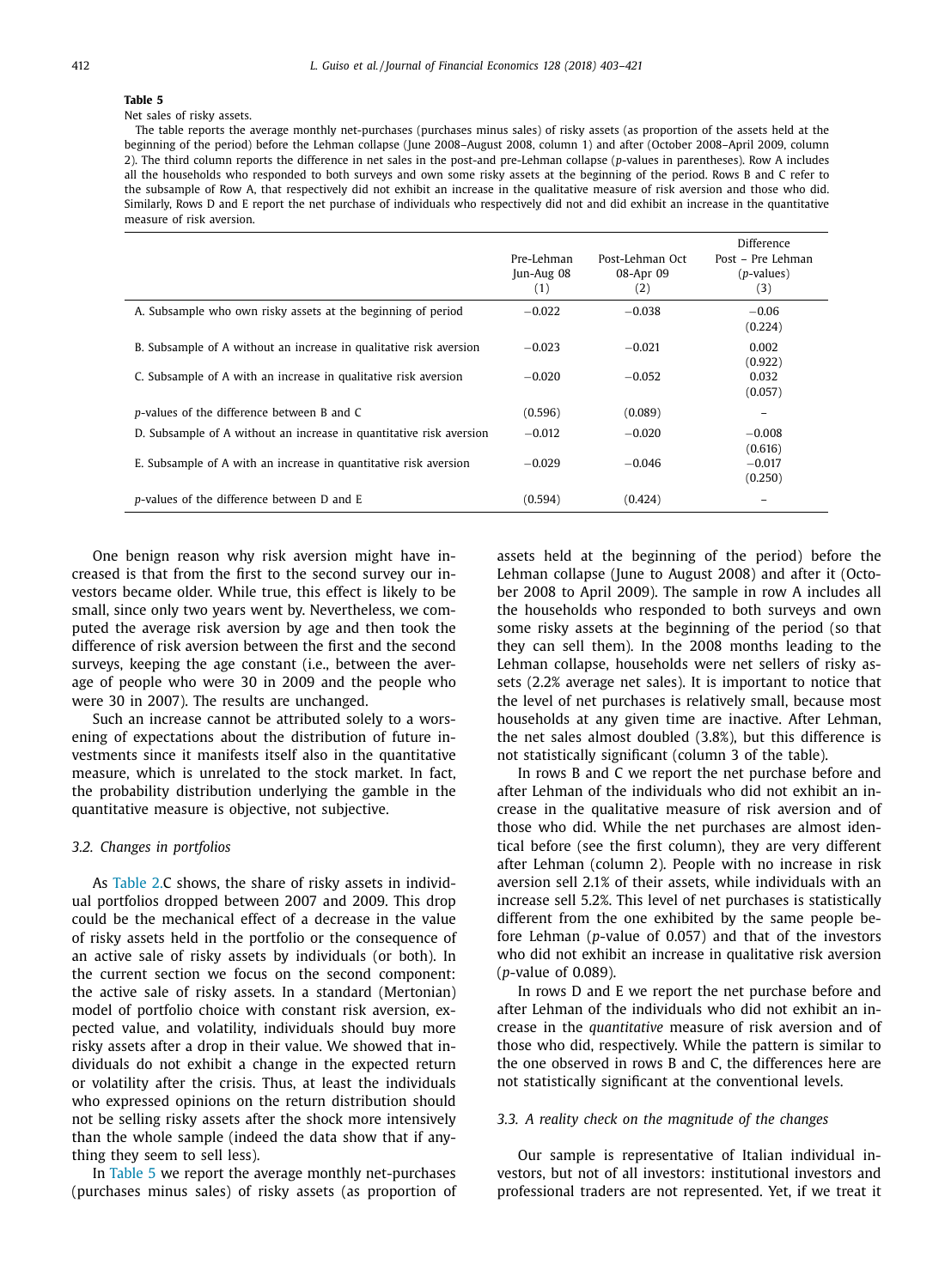<span id="page-10-0"></span>Aggregate risk aversion.

This table computes measures of the aggregate absolute risk aversion for the two sample years 2007 and 2009 using as weights the total net wealth of the individuals in the sample. The absolute risk aversion measure is obtained from the elicited risk premium assuming an exponential utility function.

|               | Total sample<br>wealth weights: |      |      | Stockholders<br>wealth weights: |
|---------------|---------------------------------|------|------|---------------------------------|
|               | 2007                            | 2009 | 2007 | 2009                            |
| ARA 2007      | 1.30                            | 1.30 | 1.22 | 1.22                            |
| ARA 2009      | 2.28                            | 2.25 | 2.42 | 2.40                            |
| Change in ARA | 0.98                            | 0.95 | 1.20 | 0.98                            |

as a representative sample, we can compute the aggregate risk aversion and check whether the change in the aggregate risk aversion is large enough to explain the large drop in stock prices.

To compute the aggregate risk aversion we start by mapping the risk premium computed from the quantitative question into a coefficient of absolute risk aversion by using a constant relative risk aversion (CRRA) utility function. Then, we compute the aggregate risk aversion by weighting these coefficients by the net total wealth of each individual. As Table 6 shows, the aggregate absolute risk aversion (ARA) in 2007 was 1.3. If we maintain the individual risk aversions estimated in 2007 and multiply them by the 2009 wealth weights, the aggregate risk aversion does not change at all. By contrast, if we use the 2009 estimated individual risk aversion, the aggregate risk aversion almost doubles. If we repeat the analysis restricting the sample to people who were stockholders in 2007, the results are the same.

Now that we have computed the variation in aggregate risk aversion, we can estimate whether this change is sufficiently large to justify the severe drop in stock prices that took place. What is relevant for asset prices is the relative risk aversion. Since the change in total wealth is small (a relatively small fraction was invested in equity), all the increase in absolute risk aversion translates into an increase in the relative risk aversion. To compute how this increase could affect stock prices we make the (strong) assumption that the only source of variation was a (temporary) increase in risk aversion. This implies that the future expected cashflow remains unchanged and that after one year even the risk aversion returns to normal. Then, next year stock price  $P_1$  should remain unchanged and all the adjustment should take place in today's stock priceP<sub>0</sub>. By using the [Merton](#page-18-0) (1969) model, we can write

$$
r^e = \frac{P_1}{P_0} - r_f = \gamma \sigma^2 \tag{1}
$$

where the left-hand side is the equity premium and  $\sigma^2$ the variance of stock returns. If the expected variance of returns does not change and the risk aversion  $\gamma$  doubles to  $\gamma' = 2\gamma$ , as it does in our sample, then the initial stock price *P* <sup>0</sup> should be

$$
\frac{P_0'}{P_0} = \frac{1}{\frac{\gamma'}{r} \left[1 - \frac{P_0}{P_1} r_f\right] + \frac{P_0}{P_1} r_f} \tag{2}
$$

which is roughly half of what it was before. Hence, stock price roughly halves if risk aversion doubles. Thus, the sharp increase in risk aversion is quantitatively sufficient to explain the severe drop in stock prices during the crisis. Yet, it begs the question of what caused such an increase in risk aversion.

#### **4. What causes the changes in risk aversion?**

#### *4.1. Changes in wealth*

A characteristic that standard expected utility models have in common with the non-standard ones (habit formation and prospect theory) is that any change in risk aversion is mediated by changes in wealth. For this reason, we start by analyzing whether there is any relation between changes in risk aversion and changes in wealth.

[Fig.](#page-11-0) 3 plots a nonparametric estimation of the relationship between changes in risk aversion and the size of financial losses incurred between September 2008 and February 2009 (if we use total wealth the results are the same). As [Fig.](#page-11-0) 3A shows, there is no consistent relationship between the increase in the *qualitative* measure of risk aversion and the size of the losses in the financial portfolio during the financial crisis. For losses between zero and 20%, the increase in risk aversion is stable at 0.4, around 14% of the sample mean in 2007. For losses above 20%, the increase in risk aversion seems to first decrease and then increase.

As [Fig.](#page-11-0) 3B shows, for the *quantitative* measure there seems to be a negative relation between the size of the financial loss and the relative risk premium (the risk premium divided by the expected value of the lottery), consistent with a wealth channel. Yet, even people with no losses exhibit a significant increase in the relative risk premium (by 20 percentage points), which seems to contradict the wealth channel.

In [Table](#page-12-0) 7 we revisit this issue in regression format, which allows us to control for individual characteristics. The dependent variable in panel A is the change in the qualitative risk aversion between 2007 and 2009. As control variables in column 1 we use the initial level of risk aversion, gender, two dummy variables for the age groups, and education. Our explanatory variable of interest is the size of the financial loss, calculated as the loss in value of the risky investments between September 2008 and February 2009, scaled by the value of financial assets held in September 2008. As in the figure, we find no evidence of correlation between this variable and the increase in risk aversion. In column 2 we re-estimate the same specifica-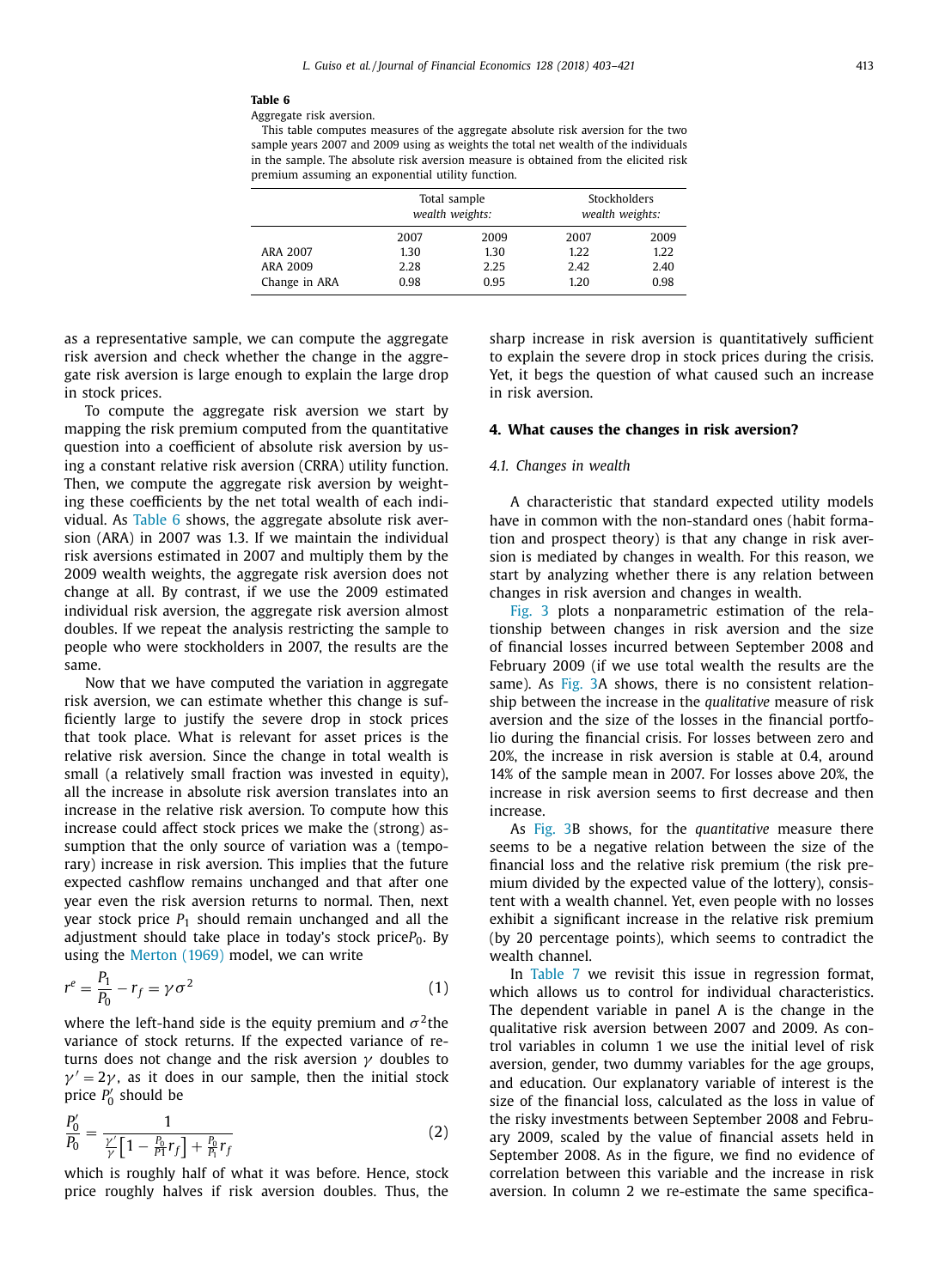#### Qualitative measure of risk aversion A.

<span id="page-11-0"></span>

# B. Quantitative measure of risk aversion (risk premium)



**Fig. 3.** Financial loss and change in risk aversion. The figure plots the relation between potential losses in the financial portfolio between September 2008 and February 2009 and the change in the qualitative indicator of risk aversion (Panel A) and in the risky premium of the quantitative lottery (Panel B). The change in risk premium is scaled by the expected value of the lottery (5000 euros). The figures show the 95% confidence interval around the estimated polynomial. The relation is estimated using a kernel-weighted local polynomial regression. The financial loss is computed as loss in value of risky investments held at the end of September 2008 between September 2008 and February 2009, scaled by the initial value of financial assets.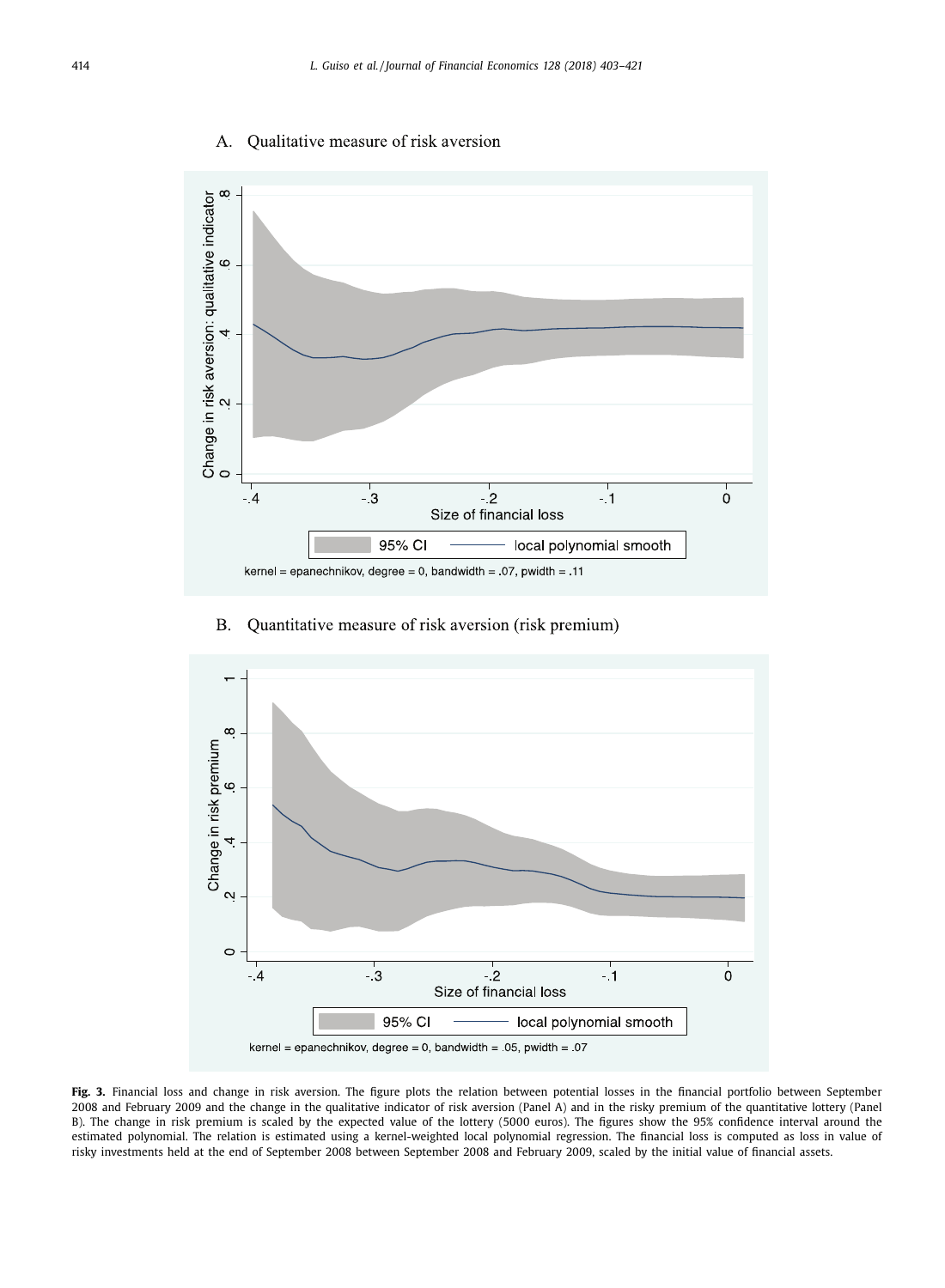*Panel A*

<span id="page-12-0"></span>Change in risk aversion, financial loss, and Knightian uncertainty.

Panel A reports ordered probit estimates for the first difference of the qualitative measure of risk aversion. Panel B reports interval regressions estimates for the changes in the risk premium scaled by the expected value of the lottery. All the other variables are defined in the Internet Appendix, Section A4. Robust standard errors are in parentheses. \*/\*\*/\*\*\* indicates statistical significance at the 10%, 5%, and 1% levels, respectively. Size of financial loss is computed as loss in value of risky investments held at the end of September 2008 between September 2008 and February 2009, scaled by the initial value of financial assets. Change in wealth is computed as the log difference in the value of net wealth in the second quarter of 2009 and the value in the second quarter of 2008. Changes in net wealth have been trimmed out at the 1st and 99th percentiles.

| ғанен н                         |             |             |             |
|---------------------------------|-------------|-------------|-------------|
|                                 | (1)         | (2)         | (3)         |
| Risk aversion qualitative: 2007 | $-1.165***$ | $-1.172***$ | $-1.178***$ |
|                                 | (0.083)     | (0.083)     | (0.083)     |
| Male                            | $-0.422***$ | $-0.423***$ | $-0.350***$ |
|                                 | (0.103)     | (0.102)     | (0.104)     |
| Age $\leq 45$                   | $-0.695*$   | $-0.685*$   | $-0.604$    |
|                                 | (0.366)     | (0.372)     | (0.375)     |
| Age $\geq 65$                   | $-0.553$    | $-0.545$    | $-0.501$    |
|                                 | (0.372)     | (0.379)     | (0.381)     |
| Education                       | $-0.041***$ | $-0.042***$ | $-0.037***$ |
|                                 |             |             |             |
|                                 | (0.012)     | (0.012)     | (0.012)     |
| Size of financial loss          | 0.293       |             |             |
|                                 | (0.583)     |             |             |
| Change log net wealth 2009-Q2   |             | 0.513       | 0.503       |
| 2008                            |             |             |             |
|                                 |             | (0.399)     | (0.413)     |
| Knightian uncertainty           |             |             | $0.441***$  |
|                                 |             |             | (0.105)     |
| <b>Observations</b>             | 572         | 572         | 572         |
|                                 |             |             |             |
| Panel B                         |             |             |             |
|                                 | (1)         | (2)         | (3)         |
| Risk aversion                   | $-0.860***$ | $-0.860***$ | $-0.860***$ |
| quantitative: 2007              |             |             |             |
|                                 | (0.043)     | (0.043)     | (0.043)     |
| Male                            | $0.126**$   | $0.126**$   | $0.131**$   |
|                                 | (0.057)     | (0.057)     | (0.058)     |
| Age $\leq$ 45                   | $-0.060$    | $-0.069$    | $-0.063$    |
|                                 | (0.170)     | (0.171)     | (0.174)     |
| Age > 65                        | 0.071       | 0.071       | 0.075       |
|                                 | (0.175)     | (0.176)     | (0.178)     |
| Education                       | $-0.003$    | $-0.003$    | $-0.003$    |
|                                 | (0.005)     | (0.005)     | (0.005)     |
| Size of financial loss          | $-0.094$    |             |             |
|                                 |             |             |             |
|                                 | (0.326)     |             |             |
| Change log net wealth           |             | 0.014       | 0.013       |
| 2009-02 2008                    |             |             |             |
|                                 |             | (0.232)     | (0.233)     |
| Knightian uncertainty           |             |             | 0.029       |
|                                 |             |             | (0.052)     |
| Observations                    | 503         | 503         | 503         |
|                                 |             |             |             |

tion with changes in wealth in place of size of the financial loss. Also in this case, there is no effect. In Table A.5 we show the robustness of these results to use a quadratic form to model the effect of age.

In panel B we repeat the same exercise for the quantitative measure of risk aversion. As in the figure, we find no relation between the increase in risk aversion and either the size of the financial loss or the change in wealth.

To better understand the robustness of these results we focus on the 295 people who did *not* experience any financial loss between September 2008 and February 2009 (either because they gained or because they did not have any risky assets and thus did not experience any loss).<sup>5</sup>

<sup>&</sup>lt;sup>5</sup> The people with inconsistent answers are 59. We focus on financial losses; households could have suffered losses on housing wealth. This is not the case: between the second quarter of 2008 and the first quarter of 2009, house prices increased in all local markets but one where they dropped by 3.7%. A nonparametric estimate of the relation between the change in the qualitative and quantitative measures of risk aversion and the proportional change in total wealth leads to a similar conclusion. The certainty equivalent increases by a similar amount even for households whose total wealth holdings do not change or even increase.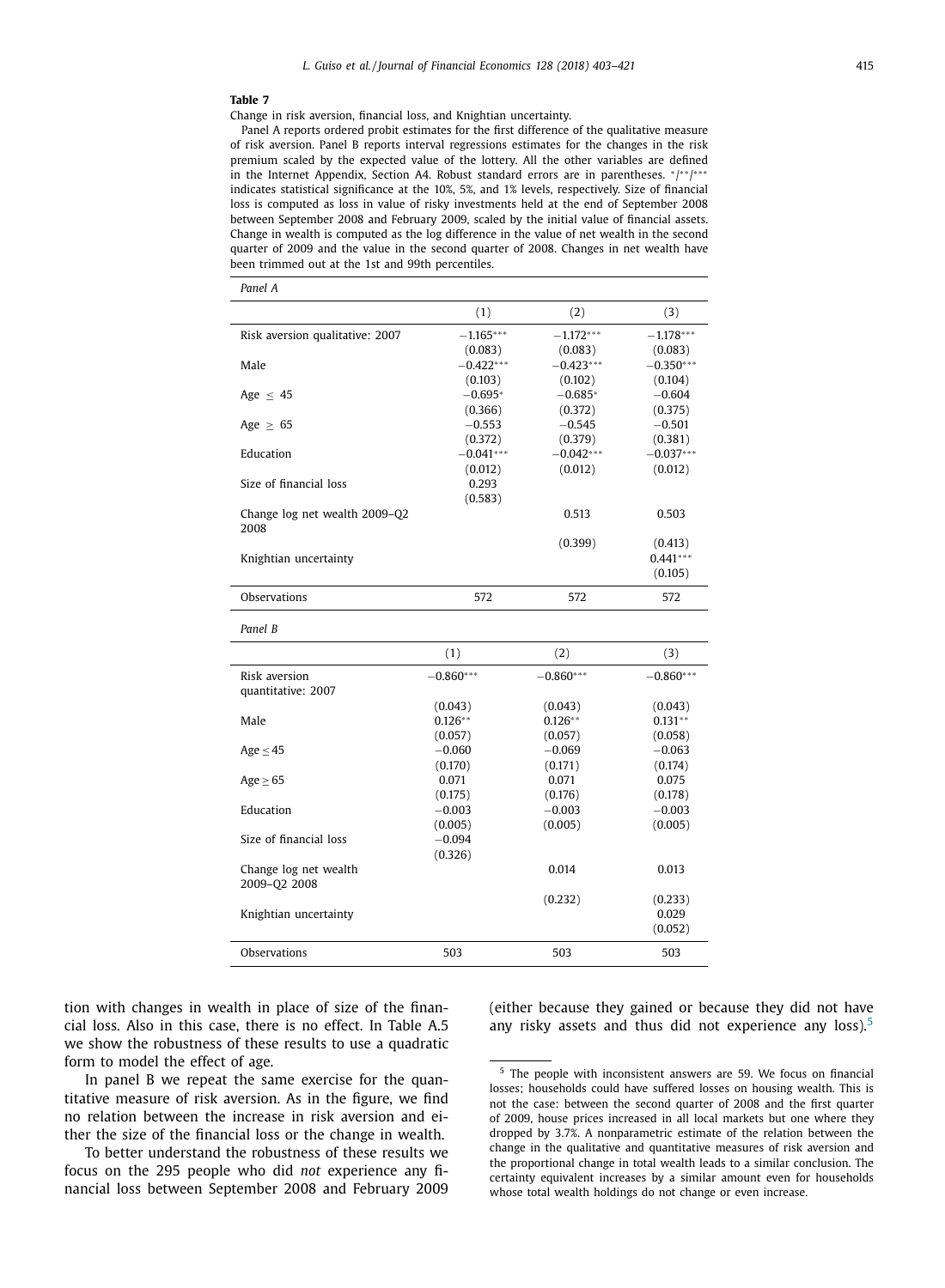Before the crisis the *qualitative* measure of risk aversion of this subsample was 2.82 (statistically not different from the rest of the sample). After the crisis their qualitative measure jumped to 3.25, again not statistically different from the jump in the rest of the sample.

The same is true for the *quantitative* measure. Before the crisis, the mean risk premium for such subsample was 649 euros, not statistically different from the rest of the sample. After the crisis, the mean risk premium rises to 2260 euros, not statistically different from the rest of the sample. Therefore, investors who did not experience any loss exhibit an increase in risk aversion equal to those who did.

Our measure of financial losses is based on the wealth investors have deposited at the bank. We cannot exclude, thus, that they might have faced a loss in other investments. To check this possibility we restrict attention to individuals who declare that they only have financial wealth at the bank (184 observations). The results are very similar. The qualitative measure of the risk aversion increases from 2.89 before the crisis to 3.28 after the crisis—a change not different from that in the whole sample. The risk premium on the quantitative measure increases from 757 euros to 2382 euros, again a change similar as in the whole sample.

#### *4.2. Changes in expected future income*

What we observe is the value function risk-aversion. Thus, it can increase not only for a drop in wealth but also for an increase in the variability or a drop in the level of future income. Since the income from financial assets is generally small relative to labor income, the main suspect is the expected labor income.

With field data it is hard to test this channel, since the expected income depends upon many unobservable variables. To gain some insights on the plausibility of this hypothesis we focus on people who face very little (possibly no) labor income risk, such as government employees. Note that our second survey (June 2009) predates the Greek (October 2009) and euro crises (2010–12), and the Italian government solvency was not seriously in doubt (at that time the spread between the 5-year Italian bond and the German one was around 60 basis points).

As [Table](#page-14-0) 8 shows, among people who did not experience any financial loss, government employees exhibit a surge in the qualitative measure of risk aversion higher (albeit not statistically significant) than non-government employees, while they exhibit an increase in the quantitative measure similar to that of non-government employees.

We repeat the same analyses dividing the sample of investors who did not face financial losses between retirees and non-retirees. In Italy retirees enjoy a defined benefit plan backed by government guarantee. Thus, the same considerations above apply. We find that retired people have statistically the same increase in the quantitative and qualitative measures of risk aversion as the non-retired; if anything, the magnitude is bigger for the retired, contrary to the background risk hypothesis.

If risk aversion increases because of a change in the future expected income, it should increase much more for younger people (who have most of their wealth in human capital) than for older people. [Table](#page-14-0) 8, panel B compares the changes in the qualitative and quantitative measures for young (age below 45) and old (age above 65) people who did not suffer any financial loss. The change in risk aversion is not statistically different between the two groups.

Thus, we find no evidence consistent with a change in labor income or other changes in background risk being the proximate factor that leads to a surge in risk aversion. Yet, the only way to completely rule out this hypothesis is to conduct a lab experiment, where the background risk is perfectly controlled for.

#### *4.3. Changes in probability distribution*

[Bordalo](#page-18-0) et al. (2012) develop a theory according to which individuals overweight the probability of salient payoffs. The collapse of Lehman and the fall in stock prices that ensued might have increased the salience of the negative payoffs, increasing their subjective probability. Given these probabilities, investors optimally behave in a more risk-averse manner, i.e., as we observe in our survey and our portfolio data.

As described in [Section](#page-2-0) 2.2, our survey data allow us to calculate the subjective probability investors have about future returns. Despite the limitations of this measure, it is interesting to analyze the changes in the cross-sectional distribution of expected returns between 2007 and 2009 (see [Fig.](#page-8-0) 2). The 2007 mean (median) gross return is 1.073 (1.057), and the 2009 one is 1.045 (1.042). In the Kolmogorov-Smirnov test of the equality of the 2007 and 2009 distributions of returns, the distance parameter is 0.1365, with a *p*-value of 0.003. Thus, we cannot reject the hypothesis that the two distributions are different. In particular, [Fig.](#page-8-0) 2 shows an increase in the weight of the distribution in the negative net returns domain. This shift is consistent with the salience hypothesis. However, if this effect was the primary reason for the observed increase in risk aversion in our sample, we would expect a correlation between the change in risk aversion and the change in expected returns. When we do so, the correlation is not statistically significant (the result is also confirmed in an unreported regression).

[Fig.](#page-8-0) 2 hides an important fact. That is, 27% of the households who were willing to give an answer to the distributional questions in 2007 refused to do so in 2009. This change in behavior might reflect an increase in Knightian uncertainty, which might lead investors to behave in a more risk-averse way (Caballero and [Krishnamurthy,](#page-18-0) 2008).

To test this hypothesis, in the third columns of [Table](#page-12-0) 7 (panels A and B) we insert an indicator variable equal to one if a household did not answer this question in 2009. When as a left-hand side variable we use our qualitative measure of risk aversion, this indicator variable has a positive coefficient, which is statistically different from zero at the 1% level. Depositors who did not answer the distributional questions in 2009 have a risk aversion twice as big as the mean. By contrast, when as a left-hand side variable we use the quantitative measure of risk aversion, we do not find any effect.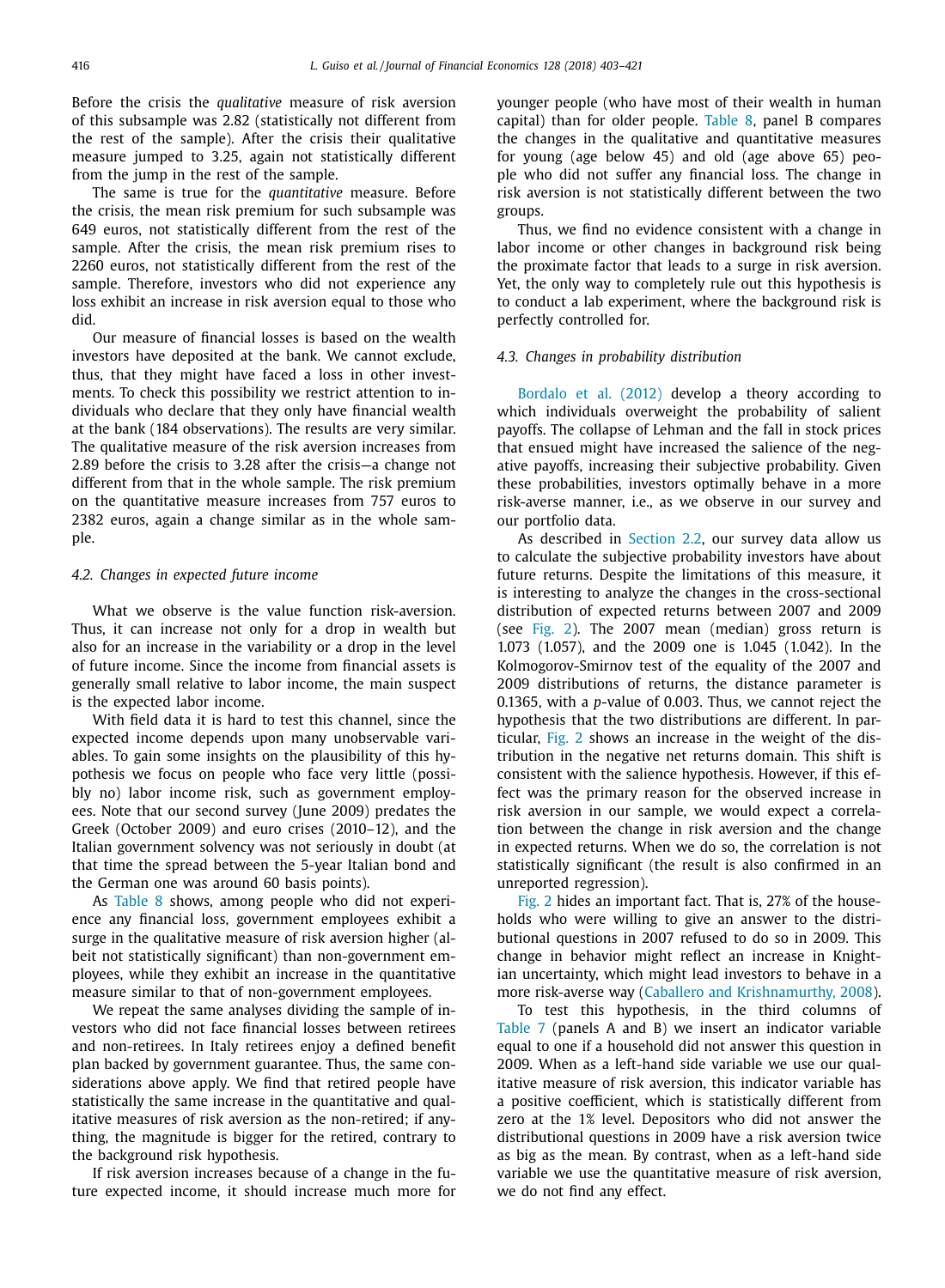<span id="page-14-0"></span>Background risk and expectations about future income.

Panel A computes changes in the qualitative and quantitative measures of risk aversion for groups non-exposed (governmentemployed and retired) and exposed (non-government employees and non-retired) to background labor income risk among investors facing no financial losses. The third and sixth columns compute the difference between the two groups and the *p*value of the null hypothesis that the difference is zero (in parentheses). Panel B does a similar calculation for the groups whose permanent income should respond more (the younger) or less (the older).

| Panel A: Background risk                                    |                                          |                                                   |                            |                          |                               |                         |  |
|-------------------------------------------------------------|------------------------------------------|---------------------------------------------------|----------------------------|--------------------------|-------------------------------|-------------------------|--|
|                                                             | No financial losses                      |                                                   |                            |                          |                               |                         |  |
|                                                             | Government<br>employees<br>$(Nobs = 96)$ | Non-<br>government<br>employees<br>$(Nobs = 180)$ | Difference<br>$(p$ -value) | Retired<br>$(Nobs = 94)$ | Non-retired<br>$(Nobs = 201)$ | Difference<br>(p-value) |  |
| Change in<br>qualitative<br>measure                         | 0.479                                    | 0.399                                             | 0.085(0.420)               | 0.468                    | 0.423                         | 0.045<br>(0.661)        |  |
| Change in<br>quantitative<br>measure (risk<br>premium/5000) | 0.316                                    | 0.318                                             | $-0.002$<br>(0.989)        | 0.423                    | 0.275                         | 0.149<br>(1.132)        |  |

*Panel B: Expected future income: Sample no losses*

|                       |               | No financial losses |             |
|-----------------------|---------------|---------------------|-------------|
|                       | $Age < = 45$  | $Age = 65$          | Difference  |
|                       | $(Nobs = 70)$ | $(Nobs = 48)$       | $(p-value)$ |
| Change in qualitative | 0.358         | 0.438               | $-0.081$    |
| measure               |               |                     | (0.585)     |
| Change in             | 0.189         | 0.388               | $-0.199$    |
| quantitative measure  |               |                     | (0.134)     |
| (risk premium/5000)   |               |                     |             |

### *4.4. Changes in utility*

The last possible channel is a change in utility. Most economists are reluctant to accept as explanations changes in the utility function because—without any specific theory for the changes—we lack testable restrictions. We need a theory of why and how utility might change after a negative shock. [Loewenstein](#page-18-0) et al. (2001) recognize that emotions could affect decisions. This is tantamount to a statecontingent increase in the curvature of the utility function. We have already seen in [Section](#page-9-0) 3.2 that investors increased their sales of risky assets after Lehman. In what follows we test whether the observed changes in risk aversion can explain the financial decisions to rebalance the portfolio of risky assets.

Let's assume that before the crisis individual portfolios were at the optimal Mertonian share  $\omega_i^M = \frac{r^e}{\gamma_i \sigma^2}$ . This assumption is realistic given that before the crisis stock prices were fairly flat for a while and thus investors did have the time to adjust. We denote with *p* the value of stocks after the shock relative to their value before,  $p < 1$ . Then, after the severe market downturn the actual share of risky assets became

$$
\omega_i = \frac{p\omega_i^M}{p\omega_i^M + 1 - \omega_i^M}
$$
\n(3)

We have seen that after the crisis the distribution of expected returns did not change much. If the individual risk aversion did not change either, the portfolio rebalancing of individual *i* would be given by

$$
R_i = \omega_i^M - \frac{p\omega_i^M}{p\omega_i^M + 1 - \omega_i^M}
$$
 (4)

If the risk aversion moves to  $\gamma_i$ , then the portfolio rebalancing of individual *i* is

$$
R_i = \frac{\gamma}{\gamma_i'} \omega_i^M - \frac{p\omega_i^M}{p\omega_i^M + 1 - \omega_i^M}
$$
(5)

We can nest these two specifications as

$$
R_i = \alpha \left[ \frac{\gamma}{\gamma_i'} - 1 \right] \omega_i^M + \beta \omega_i^M + \delta \left[ \frac{p \omega_i^M}{p \omega_i^M + 1 - \omega_i^M} \right] \tag{6}
$$

where if  $\alpha = 0$ ,  $\beta = 1$ ,  $\delta = -1$  we obtain (4), i.e., the optimal rebalancing under the standard Mertonian model with no changes in risk aversion, while if $\alpha = 1, \beta = 0, \delta = -1$  we obtain (5), i.e., the optimal rebalancing when the risk aversion parameter changes.

To test which expression fits the data best, we build empirical counterparts of the terms on the right-hand side of  $(6)$ ; the details are reported in the Internet Appendix, Section A.4. We define the shock as the drop in stock prices that occurs after August 2008, i.e., the pre-Lehman month. Since prices continue to fall until February 2009, we define various measures of the drop in risky asset prices since August 2008, computed at different months from September 2008 until February 2009. Importantly, we construct an investor-specific measure of *p* by taking portfolio-weighted means of the drop in different components of the risky portfolio, using as weights the risky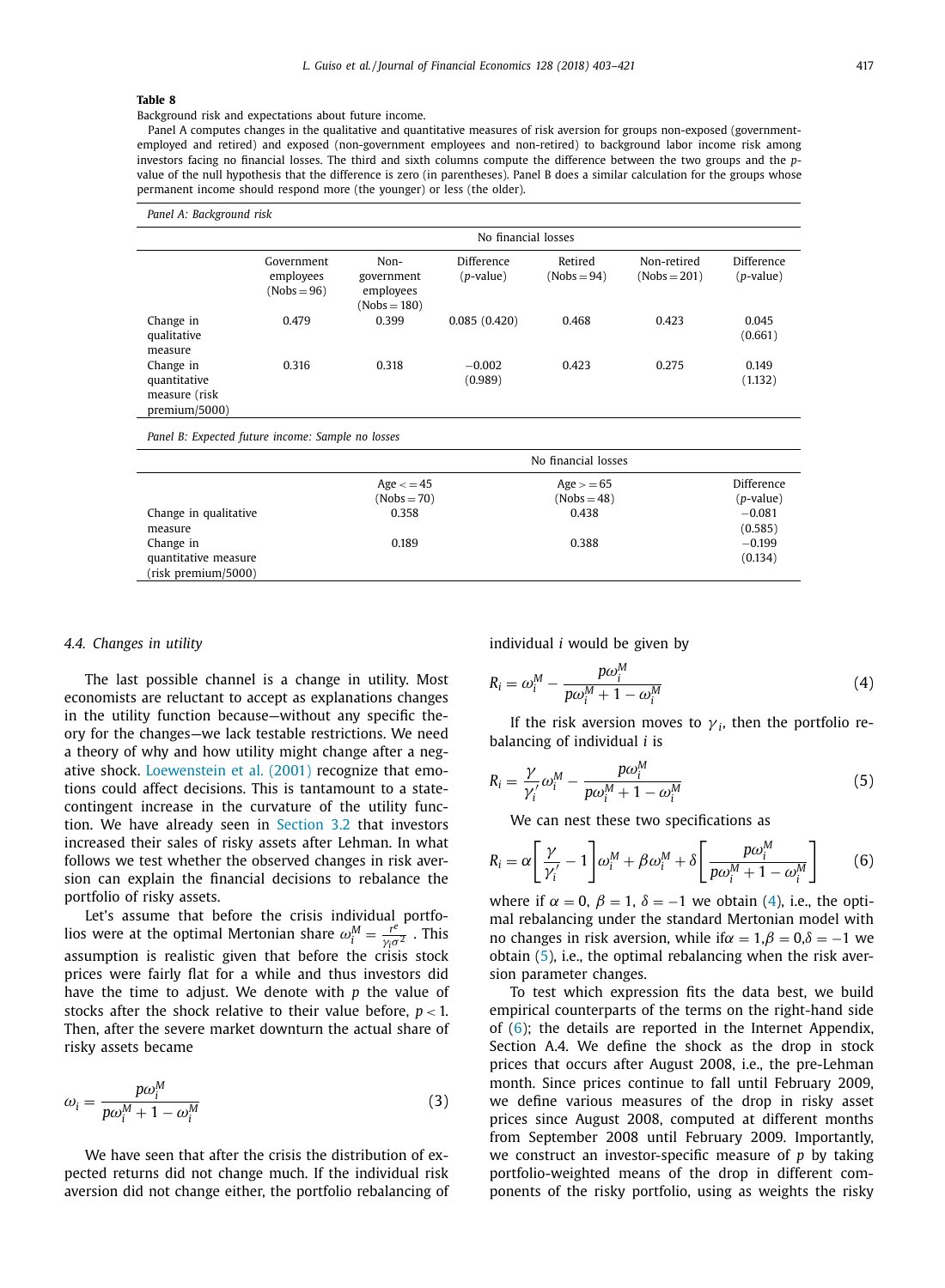### <span id="page-15-0"></span>Portfolio rebalance.

Panel A reports regressions where the dependent variable is the flow of risky assets bought (positive) or sold (negative) in the three months following the period specified in each column scaled by the value of total financial assets at the end of August 2008, prior to the Lehman Brothers collapse. The risk aversion ratio is the ratio between the risk aversion before and after the Lehman collapse multiplied by the average share of risky assets in 2007; the mean risky asset share is computed as the average share in risky assets over the months from January to December 2007. The post-shock share is the risky share implied by the level of the risky asset prices at the various dates specified in the columns after the collapse of Lehman. All the other variables are defined in the Internet Appendix, Section A4. Robust standard errors are in parentheses. \*/\*\*/\*\*\* indicate statistical significance at the 10%, 5%, and 1% levels, respectively. Change in wealth is computed as the log difference in the value of net wealth in the second quarter of 2009 and the value in the second quarter of 2008. Changes in wealth have been trimmed out at the 1st and 99th percentile.

|                                                                               | (1)<br>September 08 | (2)<br>October 08 | (3)<br>November 08 | (4)<br>December 08 | (5)<br>January 09 | (6)<br>February 09 |
|-------------------------------------------------------------------------------|---------------------|-------------------|--------------------|--------------------|-------------------|--------------------|
| Risk aversion ratio: $\left[\frac{\gamma}{\gamma'}-1\right]\omega_i^M$        | $0.048**$           | $0.043*$          | 0.036              | $0.077**$          | $0.088**$         | $0.083*$           |
|                                                                               | (0.023)             | (0.026)           | (0.027)            | (0.036)            | (0.038)           | (0.044)            |
| Mean risky asset share 2007: $\omega_i^M$                                     | 0.005               | 0.015             | $-0.001$           | 0.001              | 0.006             | $-0.000$           |
|                                                                               | (0.012)             | (0.015)           | (0.017)            | (0.020)            | (0.022)           | (0.024)            |
| Post-shock share: $\left[\frac{p\omega_i^M}{p\omega_i^M+1-\omega_i^M}\right]$ | $-0.029**$          | $-0.028$          | $-0.016$           | $-0.030$           | $-0.044*$         | $-0.033$           |
|                                                                               | (0.013)             | (0.017)           | (0.019)            | (0.021)            | (0.024)           | (0.025)            |
| Male                                                                          | $-0.005$            | $-0.020$          | $-0.026*$          | $-0.028*$          | $-0.034**$        | $-0.031*$          |
|                                                                               | (0.010)             | (0.013)           | (0.014)            | (0.015)            | (0.016)           | (0.017)            |
| Age                                                                           | $0.007**$           | $-0.001$          | 0.002              | $-0.000$           | $-0.001$          | $-0.003$           |
|                                                                               | (0.003)             | (0.006)           | (0.006)            | (0.006)            | (0.006)           | (0.007)            |
| Age2                                                                          | $-0.007**$          | 0.001             | $-0.002$           | 0.000              | 0.001             | 0.003              |
|                                                                               | (0.003)             | (0.005)           | (0.006)            | (0.006)            | (0.006)           | (0.007)            |
| Education                                                                     | 0.001               | 0.001             | 0.002              | 0.002              | 0.003             | 0.002              |
|                                                                               | (0.001)             | (0.001)           | (0.002)            | (0.002)            | (0.002)           | (0.002)            |
| $\Delta$ Log net wealth 2009-2008                                             | $0.221***$          | $0.313***$        | $0.309***$         | $0.342***$         | $0.383***$        | $0.450***$         |
|                                                                               | (0.072)             | (0.087)           | (0.089)            | (0.088)            | (0.091)           | (0.099)            |
| Observations                                                                  | 502                 | 502               | 502                | 502                | 502               | 502                |
| R-squared                                                                     | 0.087               | 0.098             | 0.089              | 0.101              | 0.123             | 0.124              |

portfolio compositions of each individual as of August 2008. *Ri*(*t*)is computed as the net flow of risky assets (positive for net purchases and negative for net sales), scaled by the value of total financial assets in August 2008.

The results are reported in Table 9. In all regressions we add some demographic controls and the change in total assets; results are invariant to these controls. The lefthand side variable represents the active reallocation in the period that goes from August 2008 to the date written at the top of each column. Thus, in column 1 the reallocation considered is the one during the period August to September 2008. In all the specifications except one, the  $\alpha$  coefficient is significantly bigger than zero, albeit also significantly less than one. In all the specifications, the coefficient  $\beta$  is not different from zero, while the coefficient  $\delta$  is negative and sometimes significantly different from zero, albeit always significantly different from  $-1$ . Thus, neither of the two models perfectly fits the data. Yet, considering that the noise in the data tends to downward bias the coefficient, the data seem more consistent with model [\(5\)](#page-14-0)—in which the changes in risk aversion impact the portfolio rebalancing—than with model [\(4\)](#page-14-0).

Loewenstein's model can explain why, in the 2008 financial crisis context, investors who did not lose any money became more risk averse even with respect to a gamble with given known odds such as our quantitative measure. The terrifying news appearing on television, the interaction with friends who lost money in the market, or the pictures of fired people leaving their failed banks might have triggered an emotional response.

#### **5. The experiment**

While suggestive, this hypothesis cannot be tested with our data because we do not have any direct measure of fear. Does the TV reporting of Lehman's fired employees trigger an emotional fear response, or does it increase the subjective probability of a very bad outcome? And if it triggers a fear response, is this response sufficiently strong to explain the increase in risk aversion that we have documented in [Section](#page-10-0) 4?

To separate the emotional response from a Bayesian response and establish whether an emotional response can generate large increases in risk aversion, we rely on a laboratory experiment in which the outside environment is controlled for. As long as the treatment provides no information about the real world, the probability of an extreme event should remain constant between treated and untreated samples. To discriminate between the two hypotheses, the key feature of such an experiment is to induce fear in the lab without altering a subject's perception of her financial and economic prospects. To achieve such a goal we rely on the fear conditioning model used in psychology. Notice that our intent is not to prove whether fear causes an increase in risk aversion. This link has already been established (see, e.g., [Cohn](#page-18-0) et al., 2015). Our purpose is to test whether the fear channel is powerful enough to generate an increase in risk aversion of a magnitude that resembles the one induced by the financial crisis.

As for the classical [Pavlov](#page-18-0) (1927) experiment, the fear response can be triggered by conditioning factors, which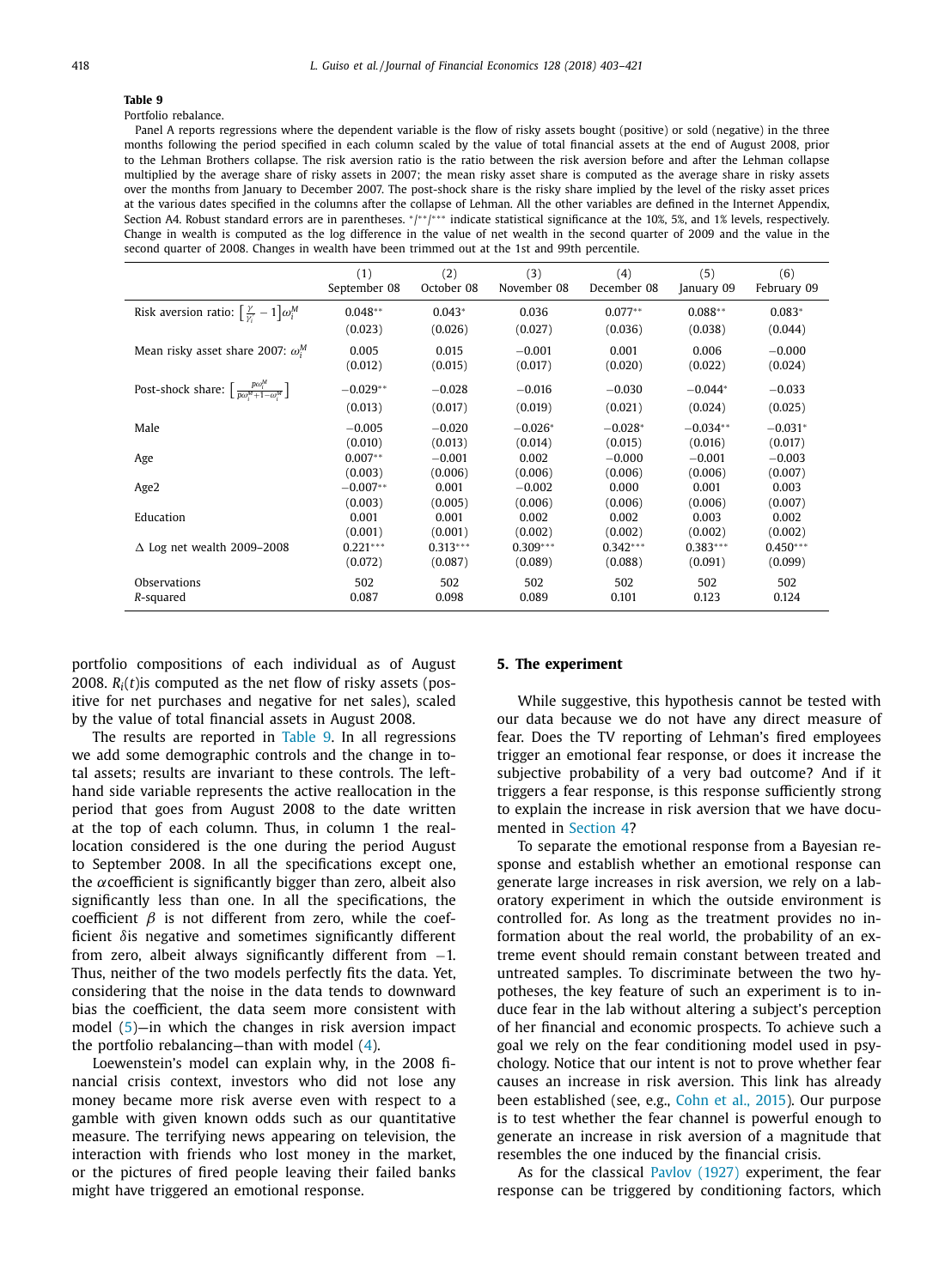Experimental evidence: comparison between the group of treated and untreated.

This table shows the summary statistics for treated and untreated subjects in the experiment run at Northwestern University and *t*-tests for the differences (last column). The risk aversion measures are elicited as described in Table II. The other variables are defined in the Internet Appendix, Section A4. The indicator for low risk investment is constructed from the qualitative question, setting it equal to one if the person chose "An OK return, with good degree of safety of my principal" or "Low returns, but no chance of losing my principal," and zero otherwise. <sup>∗</sup>/ ∗ ∗/ ∗∗∗ indicate statistical significance at the 10%, 5%, and 1% levels, respectively.

| Variable                                             | Obs. tot. | Mean treated | Mean non-treated | Difference |
|------------------------------------------------------|-----------|--------------|------------------|------------|
| Quantitative measure of risk aversion (risk premium) | 207       | 3198         | 2526             | $672**$    |
| Qualitative measure of risk aversion                 | 210       | 2.54         | 2.41             | 0.13       |
| Low risk investment                                  | 210       | 0.53         | 0.39             | $0.14*$    |
| Male                                                 | 206       | 0.39         | 0.34             | 0.05       |
| Age                                                  | 203       | 19.77        | 19.83            | $-0.06$    |
| Caucasian                                            | 206       | 0.41         | 0.40             | 0.01       |
| Income (thousands of dollars)                        | 210       | 111.68       | 120.96           | $-9.28$    |

have little or nothing to do with the experience itself. As Pavlov's dog salivates when a bell rings, the fear response arises in the presence of stimuli associated to past traumatic events. This evidence suggests that a fear-based response can be triggered by fear stimuli in an unrelated domain. For example, [Kinreich](#page-18-0) et al. (2011) show that watching a horror movie stimulates the amygdala in a way consistent with the arousal of fear. Yet, they do not provide evidence that this experience can alter a risk aversion measure like ours, nor that it can alter it to the extent we observe after the financial crisis. This is what we try to test.

We chose a brief horrifying scene from a movie that was sufficiently recent to be really scary for undergraduates accustomed to the scariest videogames (*Psycho* would not cut it), but sufficiently old to minimize the chance they had already seen it. We chose a five-minute excerpt from the 2005 movie, *Hostel*, directed by Eli Roth, which is characterized by stark and graphic images and that shows a young man inhumanly tortured in a dark basement. The movie won "Best Horror" at the Empire Awards in 2007.

Our experiment was run at Northwestern University in March 2011 in three different sessions. A total number of 249 students took part. The participants were recruited through an internal mailing list service that is normally employed for experiments at Northwestern. $6$  A compensation of \$5 was paid in cash to each subject taking part in the experiment, which in general takes around 10–15 min.

All the participants were asked to complete a questionnaire of approximately 40 questions. Its main scope is to construct some measures of risk aversion, as well as to provide other controls. To identify the effect of fear on the subjects, we relied on a simple treatment and control framework. In particular, around half of the participants were asked to watch a short video before completing the questionnaire. Since the subjects were randomly assigned to watch the video, the idea is that the difference in risk aversion between the two groups should be completely driven by this difference in the treatment.

Given the nature of the video, which potentially disturbs some of the subjects, we had to give them the option to skip the video at any moment. We dropped the observations of the subjects (27) who decided to skip the video in the first minute of the five-minute presentation, since they did not really experience much horror. This choice might underestimate the effect of the treatment, since those most sensitive to the treatment dropped out.

Another possible concern is that, if a subject has already watched the video, its perceived effect would be different from the true effect. We therefore decided to drop those 13 subjects who declared to have already watched it.

To guarantee the reliability of the results, the experiment was designed in such a way that the participants were not aware that the treatment was not identical for everyone. As measures of risk aversion, we use answers to the very same questions that were used in the bank survey, in which we translated euros into dollars at a 1:1 ratio.

As Table 10 shows, the random assignment assumption cannot be rejected: none of the main personal characteristics and demographic information has been found to be statistically different between treatment and control groups. Furthermore, around 60% of the participants were female and the average age is 20, which is not surprising given that the sample is composed of undergraduate students.

When we look at the risk aversion measure, we find that there is a large and statistically significant difference in the quantitative measure of risk aversion. Among the treated students, the risk premium they are willing to pay for avoiding the risky lottery is 672 dollars (i.e., 27%) higher. This holds true without controls and controlling for observables (Internet Appendix, Table A.6 columns 1 and 2).

In the qualitative measure we observe an increase, but this increase is not statistically significant at the conventional level ( $p$ -value = 0.11). In part, this phenomenon is due to the fact that students bunched their choices in the two central values: 96% of the responses are either two or three. Hence, the scale 1–4 is probably better reduced to a dichotomous choice: low risk aversion (1 and 2) and high risk (3 and 4). When we look at the proportion of people

<sup>6</sup> The students can freely enroll on the mailing list and, after they have completed an introductory demographic survey, they receive periodic communications on the experiments that are going on at the University.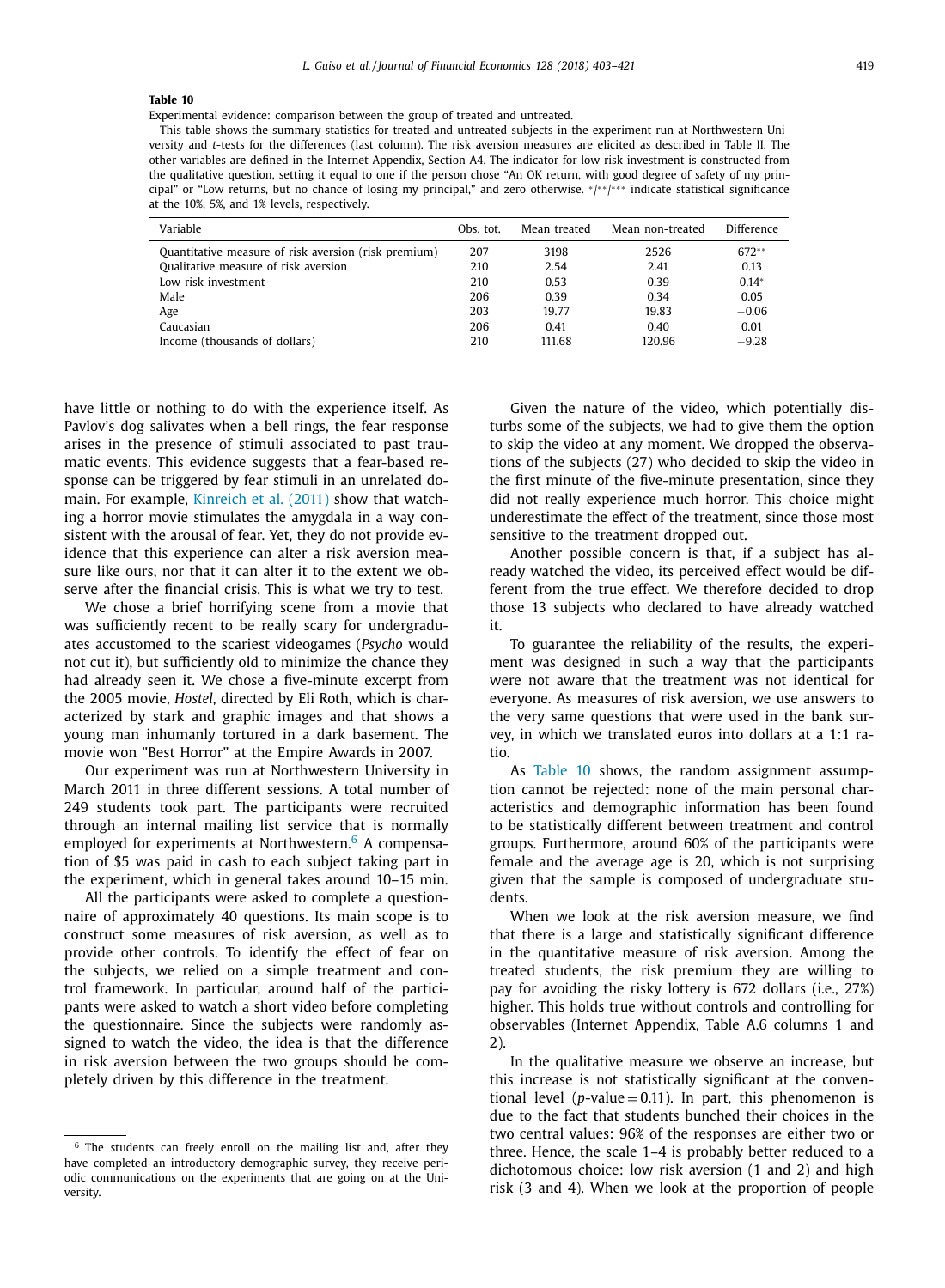

Effect on the risk premium of lottery





**Fig. 4.** Effect of fear on risk aversion. The figure shows the average risk aversion of subjects "Treated" with the horror movies or "Not treated," for groups of subjects that differ in how much they like horror movies. "Like horror movies" is calculated from a survey measure asking subjects whether they like horror movies in a scale ranging from zero to 100 increasing in liking. Subjects who replied with a value of 20 (the median) or more are classified as liking horror movies. "Dislike horror movies" is the group that reports less than 20 in liking of horror movies. Panel A shows the effect on the risk premium of the lottery; Panel B presents the effect on the risky investment choice.

choosing the low risk option, this proportion increases by 13.5% (30% of the sample mean) among the treated group (Columns 5 and 6). This difference is large and statistically significant at the 5% level.

In the second half of the sample, we asked people how much they liked horror movies on a scale from zero to 100. Roughly a third of the sample declared they do not like them at all (i.e., like  $= 0$ ) and 50% report a value of liking below 20. In Fig. 4 we split the sample on this basis. In the first group, there are students who do not like horror movies (liking indicator below median). Their risk premium rises from 2124 to 3256 dollars as a result of the treatment (Panel A). This difference is statistically significant at the 1% level.

The second group is formed by those subjects who moderately like horror movies (liking indicator above 20). Here the treatment has no effect (the risk premium goes from 2435 to 2437) and this difference is not statistically significant.

We get a similar result when we look at the qualitative measure of risk aversion, where we bunched the responses into two groups. Among people who dislike horror movies, the treatment effect increases the probability of buying risky assets by almost 25%. Among those who